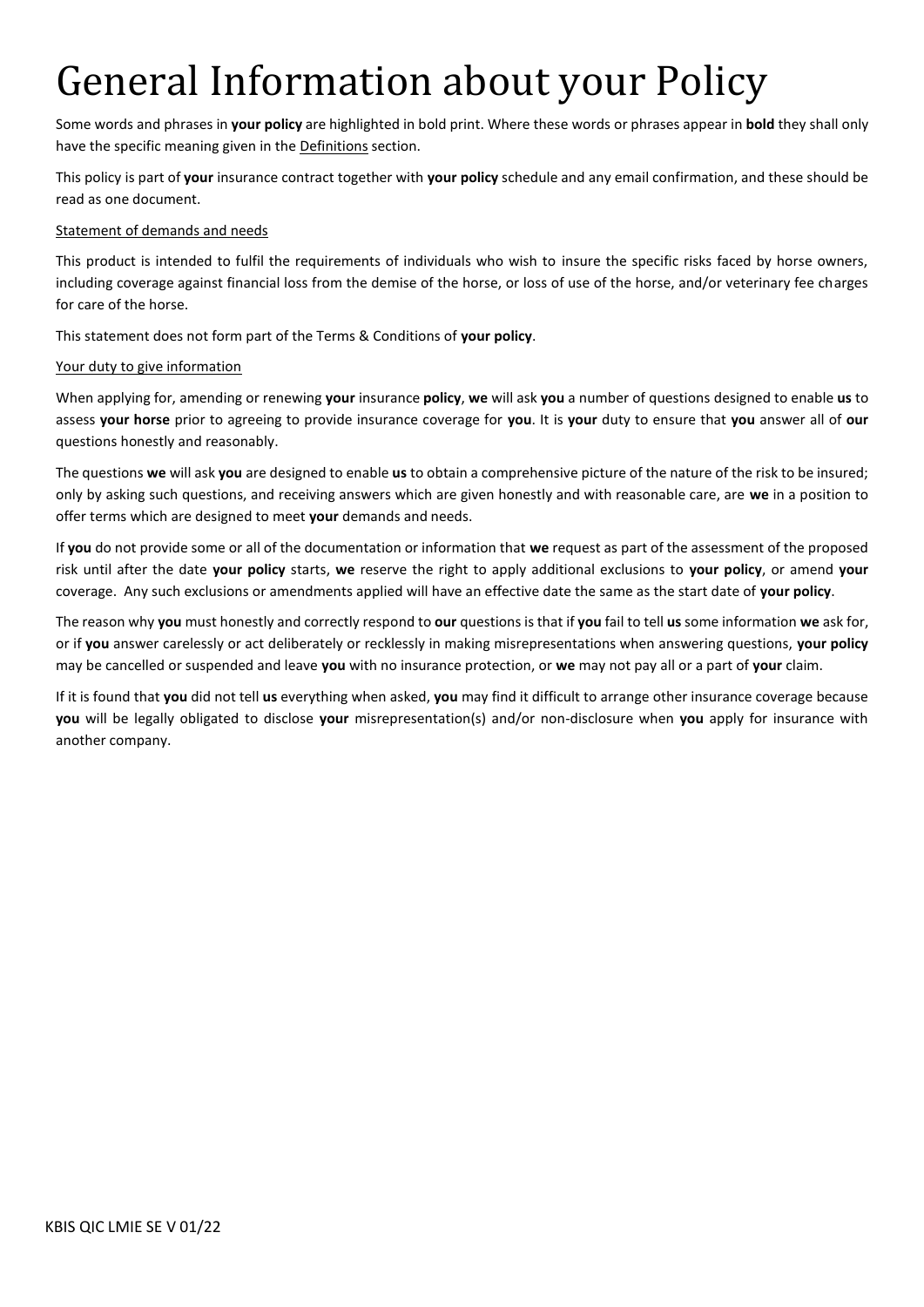## KBIS Ltd Horse Insurance Terms & Conditions

The Terms & Conditions outlined below form part of **your policy** and, along with the **certificate,** gives the full details of the coverage provided by **your policy**.

If **you** make a claim under this insurance **policy**, **we**, the Insurer, will pay any sums due in respect of **your** claim within a reasonable time. A reasonable time includes allowing **us** time to investigate and assess the claim, the period for which may vary according to the complexity of **your** claim.

Definitions applying to all sections of Your Policy:

Any word or phrase appearing in this section will have the same meaning wherever it appears in **bold** print anywhere in **your policy**.

#### **Accidental External Injury Only (AEIO):**

Insurance coverage which is restricted to an unforeseen event resulting in damage occurring unintentionally from an external cause, with a clearly visible external wound or abrasion forming part of the injury. Section  $1 -$ Death, Theft & Straying, Section 2 – Permanent Loss of Use and/or Section 3 – Veterinary Fees sections of **your policy** may, if indicated on the **certificate**, all be limited to **Accidental External Injury Only**.

- **Certificate:** The printed document titled either 'Competition Horse Insurance', 'Leisure Horse Insurance' or 'B&W Equine Plan Insurance' showing **your** name, the details of **your horse**, the limits of the **sums insured** and any of the optional insurance coverage options **you** have selected.
- **Colic Surgery:** Invasive treatment involving the cutting open of the abdomen and removing or repairing the damaged part, carried out by a veterinary surgeon in an equine hospital under general anaesthesia to correct disorders of, or involving any of, the following: stomach, small intestine, cecum, colon or small colon.

#### **Complementary Therapy:**

Only the following treatments are considered to be **complementary therapy** for the purposes of **your policy**: Physiotherapy, Ultrasound Therapy, Faradism, Infra-red Therapy, Pulsed Electromagnetic Field Therapy (PEMFT), Class IV Laser Therapy\*, Back manipulation, Corrective farriery, Osteopathy, Chiropractic, Nutraceuticals, Alternative Medicine, Herbalism, Homeopathy, Acupuncture, Mesotherapy, and / or Remedial Exercise.

If **your policy** is extended to include any of these therapies, coverage is only provided for specific conditions diagnosed by a **veterinary surgeon** and certified by them as requiring **complementary therapy.** Any **complementary therapy** must be carried out by a **complementary therapist**, or by a **veterinary surgeon**.

\* *Only Class IV Laser Therapy carried out by a veterinary surgeon is covered under Section 3 – Veterinary Fees of this policy.*

#### **Complementary Therapist:**

A **complementary therapist** is a fully-qualified practitioner of a recognised **complementary therapy** who is accredited by and has a current registration with the relevant professional body for their particular specialism.

It is **your** responsibility to ensure that any **complementary therapist** has satisfactory Professional Indemnity or Malpractice Insurance *before* they treat **your horse** (coverage at least equal to the insured value of **your horse**  will be deemed satisfactory).

#### **Diagnostic Imaging:**

The techniques and/or processesfor creating visual representations ofthe interior ofthe **horse**'s body for clinical analysis and veterinary intervention, including, but not limited to: radiography, ultrasonography, Magnetic Resonance Imaging (MRI), Computed Tomography (CT), videoendoscopy, or scintigraphy.

**Disposal**: The collection of the **horse**'s remains by an approved transporter for removal to an approved disposal premises.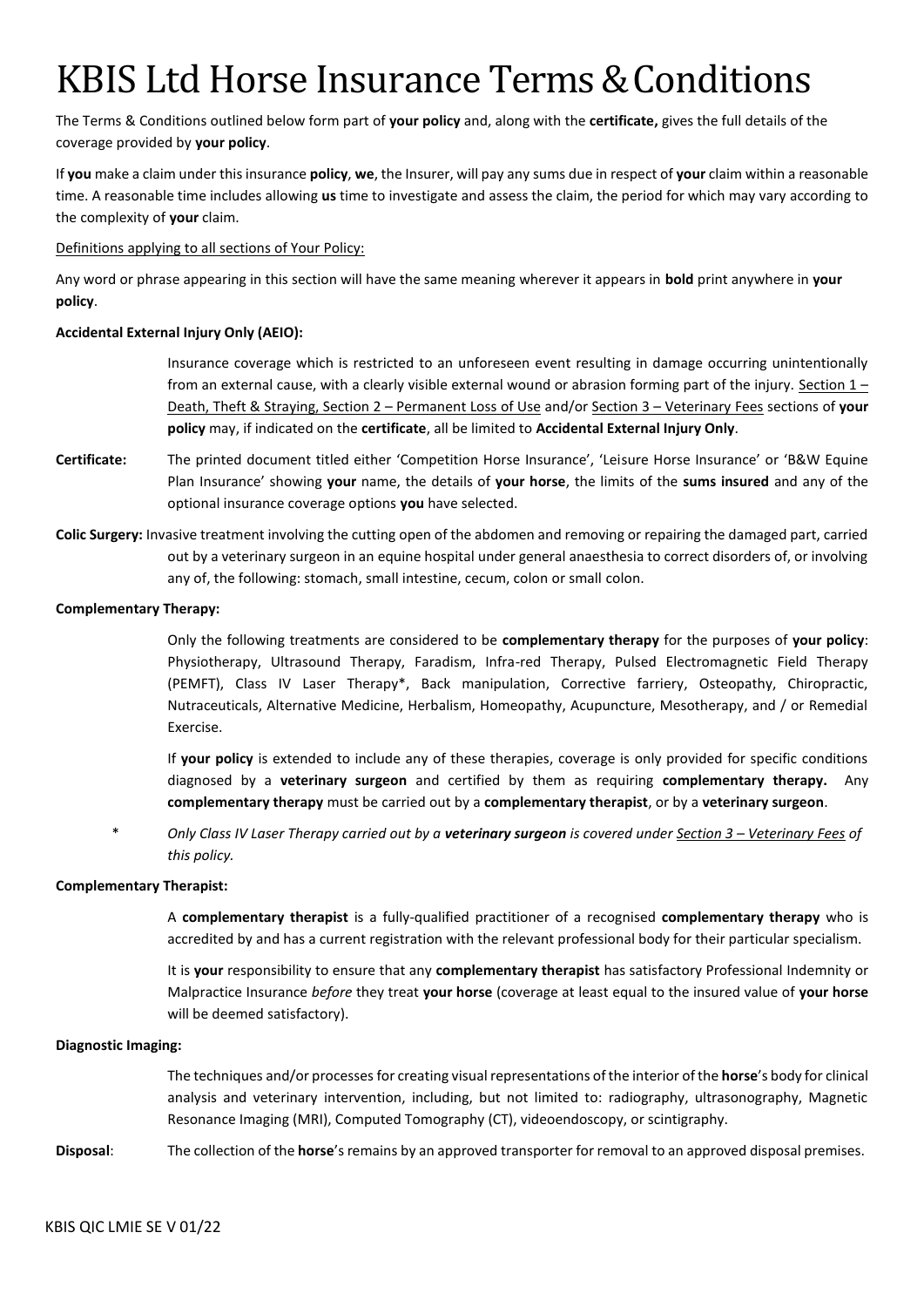**Euthanasia:** The procedure of intentionally and humanely ending the **horse**'s life on the recommendation of a **veterinary surgeon**.

#### **Excess:** The contribution **you** make towards any claim against **your** insurance policy.

#### **Extension Period:**

The period during which **your** claim is covered, which begins at the date of onset or occurrence of the **incident**  which initiated the **claim**, and ends no later than 450 days (approximately 15 months) after this date of onset or occurrence. The **extension period** is subject to the terms and conditions and exclusions of **yourpolicy**.

#### **Equine Gastric Ulcer Syndrome / Equine Gastric Glandular Disease:**

**Equine gastric ulcer syndrome** or **Equine Gastric Glandular Disease** refers to the disease complex and symptoms that are associated with erosive and ulcerative lesions of the non-glandular (squamous) and/or glandular mucosa of the oesophagus, stomach or duodenum.

**Foaling Risk:** If the **horse** is a mare, **foaling risk** is defined as an **incident** arising during the process of giving birth to a foal that is life-threatening to the **horse**. **Foaling risk** coverage under **your** policy is limited to uterine tears, ruptures of the uterine artery, uterine prolapses and/or caesarean section (C-section), if required to save the **horse**'slife.

**Horse:** The **horse/**pony/donkey/jennet/ass named or otherwise identified on the **certificate**.

#### **Hospitalisation:**

The period during which the **horse** is admitted to a veterinary hospital for specified diagnostic procedure(s) or treatment(s) that a **veterinary surgeon** certifies can only be satisfactorily completed on an in-patient basis.

**Incident:** A claimable incident under this policy is not judged on each separately diagnosed condition but is considered to be an onset of symptoms. If a horse presents with a symptom or set of symptoms, any diagnoses which arise out of that investigation, or subsequent related investigations, are considered together to be one claimable incident under the policy.

#### **Example**

A horse is referred to the Veterinary Surgeon due to lameness and a reluctance to jump. Upon examination it is found to be lame behind due to suspensory desmitis and also to have a sore back. The horse is treated for these conditions, but three weeks later is found still to be moving poorly. On further veterinary investigation, the Veterinary Surgeon finds that the horse is also lame in front. These conditions would be treated as one claimable incident with one excess and would be claimed up to the maximum per incident limit as shown on the Certificate of Insurance.

- **Market Value:** The price at which ownership of the **horse** would change between a willing seller and a willing buyer, with neither party being under a compulsion to buy or sell, and both having reasonable knowledge of the relevant facts.
- **Medication:** Any veterinary medicine prescribed by a **veterinary surgeon for** treatment of your **horse** for a particular **incident**. Any veterinary medicine administered to the **horse** must be listed in the "Current Authorised Products" category of the Product Information Database administered by DEFRA: <http://www.vmd.defra.gov.uk/ProductInformationDatabase/> as a recognised treatment for the condition for which **you** are claiming.

#### **Period of Insurance:**

Means the time between the dates shown on **your certificate,** during which **your policy** affords **you** the insurance coverage as laid out herein and on the **certificate**.

- **Policy:** The documents, including this document, the **certificate**, the Terms & Conditions, the Key Facts and Terms of Business documents, which, taken together, comprise **your** contract of insurance.
- **Post Mortem:** An examination carried out by a **veterinary surgeon** following the death of the **horse**, including but not limited to: establishing the identity of the **horse** (verified against the **horse**'s passport or microchip records), and; identifying the cause of death or confirming the reason for **euthanasia**.

#### **Reasonable Information**

KBIS QIC LMIE SE V 01/22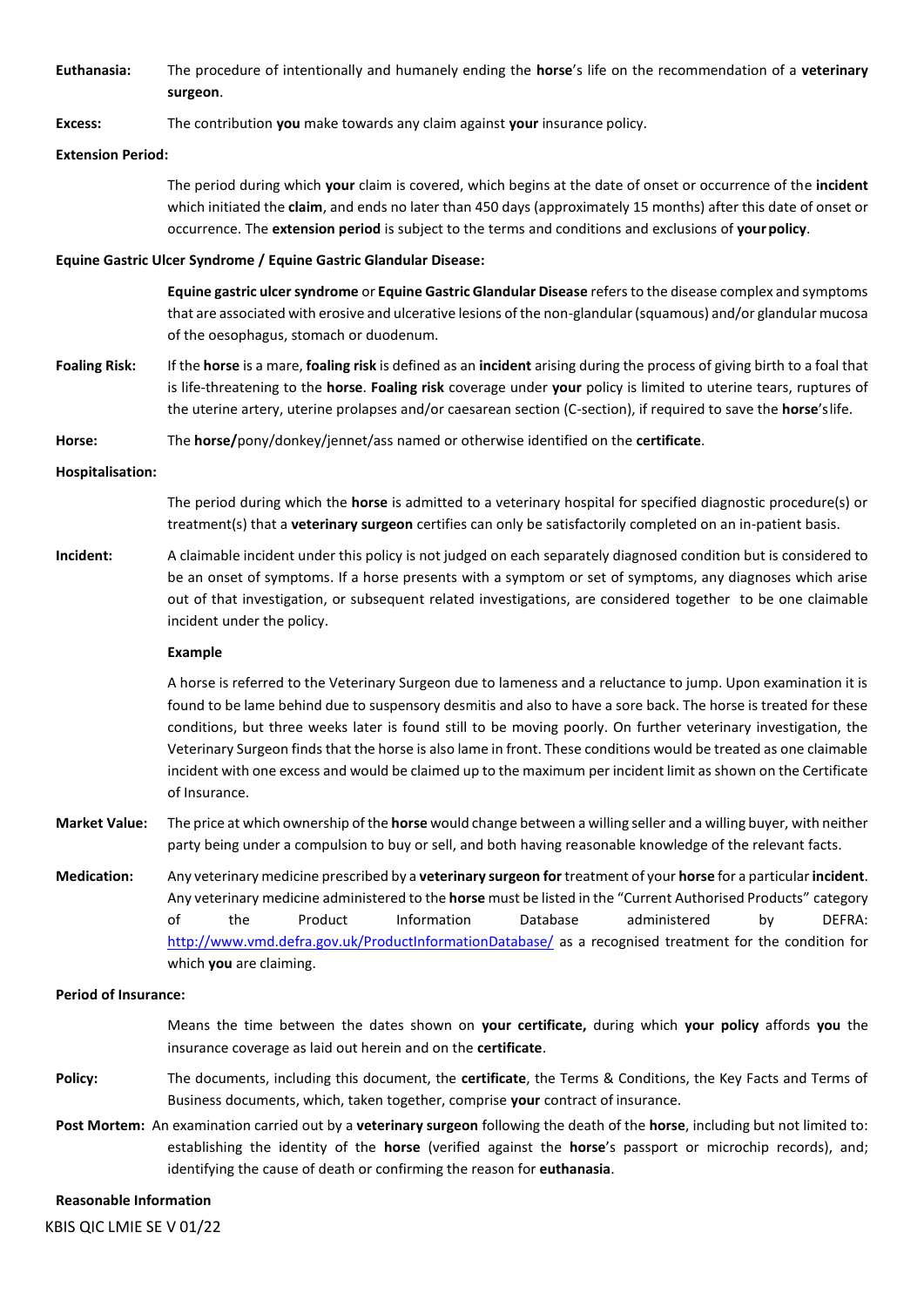Any information deemed by us as relevant to assist in the assessment of a claim.

#### **Regenerative Therapy:**

Veterinary treatments designed to manipulate the body's biological mechanisms to stimulate healing. **Regenerative therapies** include, but are not limited to, stem cell therapy, Interleukin Receptor Antagonist Protein (IRAP) therapy, and Platelet Rich Plasma (PRP) therapy.

#### **Second Opinion:**

The examination and evaluation of a health condition by a second **veterinary surgeon** to verify or challenge the diagnosis or treatment plan made by a first **veterinary surgeon**.

**Sum Insured:** The amount stated on the **certificate** which represents the maximum amount **we** will pay for the loss of the **horse** in any event.

#### **Veterinary Fees:**

The standard, customary and reasonable sums incurred to treat an **incident** suffered by the **horse** and normally charged by a **veterinary surgeon** practicing in the area in which the **horse** suffers the **incident**, including but not limited to:

- a any consultation, examination, advice, test, diagnostic procedure, surgery and/or nursing carried out by a **veterinary surgeon**, a veterinary nurse or another member of the veterinary practice under the supervision of a **veterinary surgeon**; and
- b any **medication** legally prescribed by a **veterinary surgeon**.

#### **Veterinary Surgeon:**

A **veterinary surgeon** is defined as a fully qualified and licensed practitioner of veterinary medicine who is registered with the Royal College of Veterinary Surgeons (RCVS).

For the purposes of treating the **horse** while temporarily resident outside the United Kingdom, within the terms of the Geographical Limits section of **your policy**, the **veterinary surgeon** must be a fully qualified, licensed veterinary practitioner registered with the appropriate authority in the country where the treatment is provided.

#### **We/us/our:**

- a KBIS Limited and / or QIC Europe Limited in respect of Sections 1-6
- b KBIS Limited and / or Liberty Mutual Insurance Europe SE UK Branch in respect of Section 7 only
- **You/your:** The person or persons, partnership, corporation or organisation identified in the **certificate**, including their family, representatives, agents, employees, bailees or any other persons having care, custody or control of the **horse**.

#### General Policy Conditions

- 1 At the start of the **period of insurance** the **horse** must be in sound health and free from any illness, disease, lameness, injury or physical disability.
- 2 Atthe start ofthe **period of insurance**, **you** must be the sole owner or loanee ofthe **horse**, unless another arrangement has been agreed by **us** beforehand. This **policy** will terminate immediately if **you** sell the **horse** or otherwise voluntarily part with any interest in it, whether temporarily or permanently.
- 3 If **you** loan **your horse** to somebody else, **you** must inform KBIS and supply a copy of the loan agreement. Failure to do so may result in **your** claim not being paid if **our** position has been prejudiced.
- 4 If the **horse you** are insuring is on loan to **you**, you must advise KBIS of the owner's details and you mustsupply **us** with a copy of the loan agreement. Failure to do so may result in **your** claim being denied or **your policy** being immediately terminated
- 5 The **horse** must:
	- a remain within the borders of the countries as defined in the Geographical Limits Clause of the **policy** during the whole **period of insurance**; and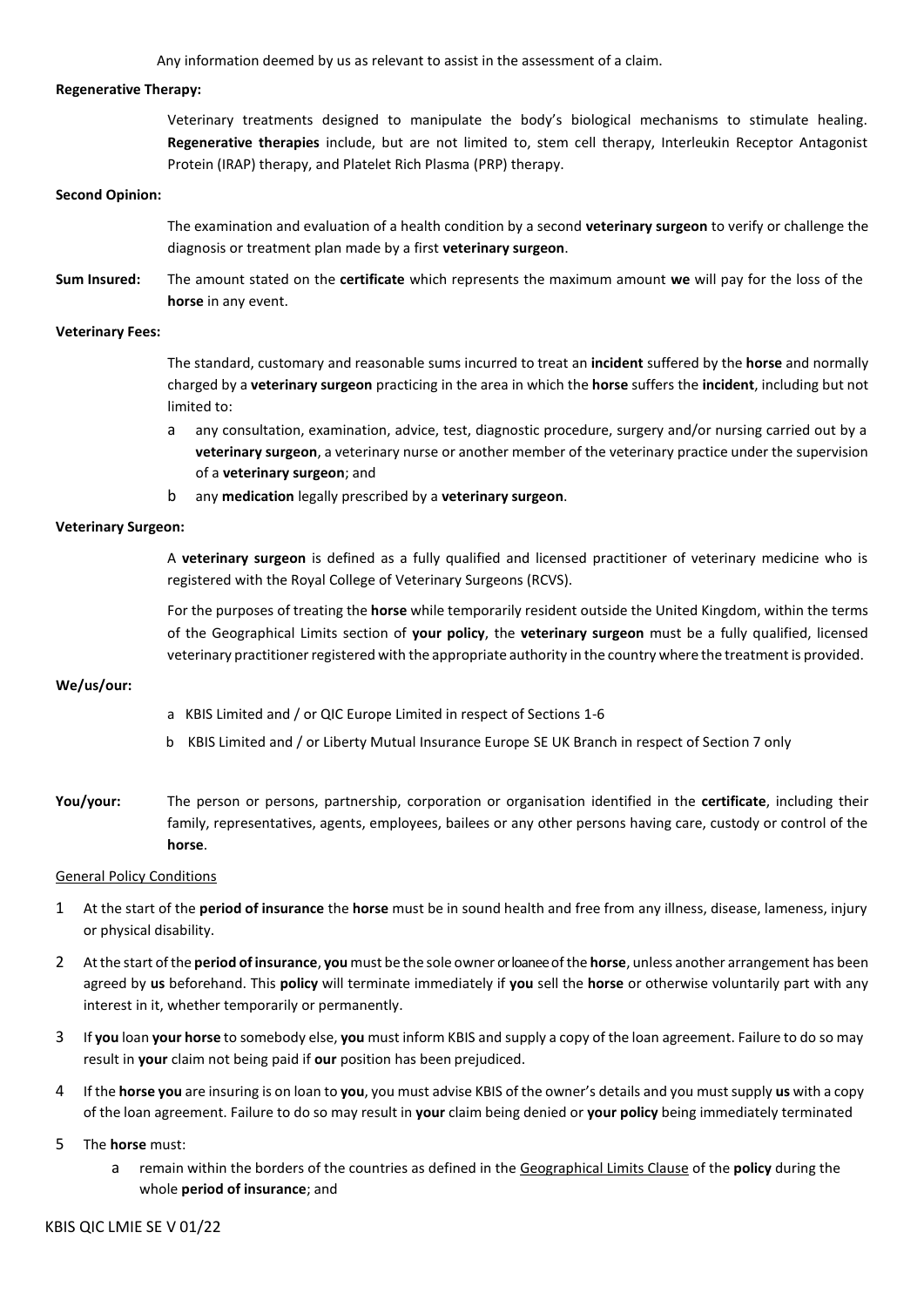b not be used at any time during the **period of insurance** for any activity which we do not agree to in advance. Agreed activities are shown below and the class of use is shown on the C**ertificate**:

The table below sets out the classes of use for Leisure Horse Insurance Policies

| LEISURE HORSE POLCY CLASSES OF USE              |                                                                                                                                                                                                                                                                                                                                                                                               |  |  |  |
|-------------------------------------------------|-----------------------------------------------------------------------------------------------------------------------------------------------------------------------------------------------------------------------------------------------------------------------------------------------------------------------------------------------------------------------------------------------|--|--|--|
| Class 1                                         | At Grass, Hacking, Breeding & Youngstock, Retired                                                                                                                                                                                                                                                                                                                                             |  |  |  |
| Class <sub>2</sub>                              | As Class 1 plus Hunting, Gymkhanas/Mounted Games, backing and breaking in, Showing in-hand or under saddle,<br>Dressage/Schooling up to and including Elementary level, Showjumping up to and including 110cm, Riding Club and<br>Pony Club Events, Western Pleasure Riding/Horsemanship, Non-competitive Driving, Jump Cross, Le-Trec and<br>Eventing/Cross Country up to and including 90cm |  |  |  |
| Class 2<br>(Scale B<br><b>Benefits</b><br>only) | As Class 1 & 2 Leisure and Class 1A, 1B, 2 and 3 Competition,                                                                                                                                                                                                                                                                                                                                 |  |  |  |

The table below sets out the classes of use for Competition Horse Insurance and B&W Equine Plan Policies

| <b>COMPETITION HORSE AND B&amp;W EQUINE PLAN CLASSES OF USE</b> |                                                                                                                                                                                                                                                                                                                                                                                                                                                                                       |  |  |
|-----------------------------------------------------------------|---------------------------------------------------------------------------------------------------------------------------------------------------------------------------------------------------------------------------------------------------------------------------------------------------------------------------------------------------------------------------------------------------------------------------------------------------------------------------------------|--|--|
| Class 1A                                                        | At Grass, Hacking, Breeding & Youngstock, Retired, Hunting, Gymkhanas/Mounted Games, backing and<br>breaking in, Showing in-hand or under saddle, Dressage/Schooling up to and including Elementary level,<br>Showjumping up to and including 110cm, Riding Club and Pony Club Events, Western Pleasure<br>Riding/Horsemanship, Non-competitive Driving, Jump Cross, Le-Trec and Eventing/Cross Country up to<br>and including 90cm The maximum sum insured for this class is £7,500. |  |  |
| Class 1B                                                        | As class 1A, plus: Dressage/Schooling above Elementary level, Showjumping above 110cm,<br>Eventing/Cross Country up to and including 105cm, , Competitive Long Distance Riding (under 40km).                                                                                                                                                                                                                                                                                          |  |  |
| Class 2                                                         | As class 1A and class 1B, plus: Eventing/Cross Country up to and including BE Novice and Intermediate<br>Eventing, Polo Cross, Horseball, Competitive Long Distance riding (40km and over) and Competitive<br>Driving not including trotting.                                                                                                                                                                                                                                         |  |  |
| Class 3                                                         | As class 1A, class 1B and class 2 plus: Eventing/Cross Country up to and including BE Advanced Team<br>Chasing, Polo* and Arab Racing*.<br>* These activities are only covered in the 'Death & Theft Cover' section.                                                                                                                                                                                                                                                                  |  |  |

Any breach of these conditions may mean that **we** will not pay a claim.

- 6 **You** must:
	- a ensure that the **horse**'s health is maintained, and take reasonable steps to prevent illness, injury or death, including that arising out of obesity. If there is a dispute about what constitutes 'reasonable steps', the Arbitration Clause will be invoked; and
	- b in the event of any **incident**, **you** must immediately at **your** own expense (this cost may be covered by the **policy**, dependent on the nature of the injury or illness and/or the coverage afforded by **your policy**) employ a qualified **veterinary surgeon** and must, if required by **us**, allow removal of the **horse** for treatment or diagnosis at **our** expense; and
	- c in the event of the death of the **horse, you** must, as soon as possible and at **your** own expense, arrange for a **post mortem** to be made by a **veterinary surgeon**. Failure to do so may mean that **we** will not pay a claim;and
	- d report any **incident** whatsoever, whether or not **you** believe such **incident** may later lead to a claim, to **us** as soon as possible by telephone, e-mail, the KBIS Claims app or fax. If necessary, **we** may instruct a **veterinary surgeon** to examine the **horse** on **our** behalf. Any **incident** which leads to a claim that is not notified during the **period of insurance** will not be paid.

KBIS QIC LMIE SE V 01/22 If **you** fail to comply with General Policy Conditions 6 (a) or 6 (b), **we** have the right to cancel or suspend **your policy** or refuse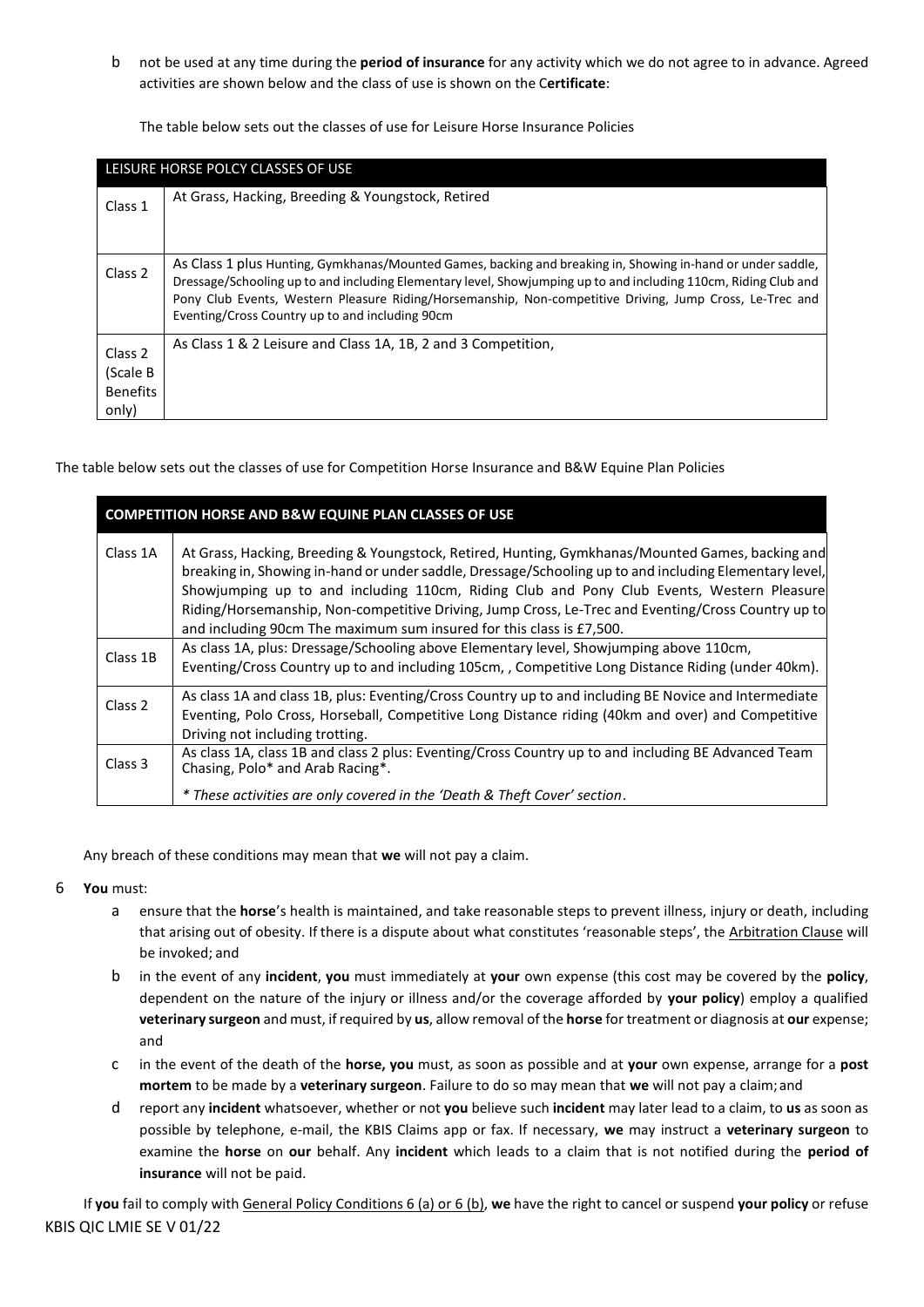to pay **your** claim. If **you** fail to comply with General Policy Conditions 6 (c) or 6 (d), **we** have the right to refuse to pay **your**  claim.

- 7 If **we** pay **your** claim and a third party may have been at fault, **we** may seek to recover **our** losses from that third party. In this case, **you** must offer all reasonable assistance and **we** will be entitled, at **our** own expense, to institute legal proceedings against the third party in **your** name.
- 8 **We** have the right to cancel or suspend **your** policy at any time if:
	- a it isfound that **you** have provided dishonest or fraudulent information to **us**in connection with thisinsurance **policy**; or
	- b **you** have failed to provide some or any of the documentation or information that **we** requested from **you** in relation to this insurance **policy**.

In the event that **your policy** is cancelled by **us**, y**ou** will receive a refund of any premium already paid which relates to the period after the cancellation date, except where there has been an act of fraud. If **your policy** is suspended, no claims for any **incidents** which occur during the period of suspension will be paid, but coverage will resume if the breach is remedied. If **your policy** has been cancelled all coverage under this **policy** will cease and no claims will be paid for any **incidents** occurring after the date of cancellation.

- 9 **You** must not act in a fraudulent manner. If **you** or anyone acting for **you**:
	- a makes a claim under the **policy** in order to obtain a claims payment to which **you** are not entitled; or
	- b knowingly makes a false statement in support of a claim, in order to obtain a claims payment to which **you** are not entitled, or
	- **c** knowingly submits a forged or false document in support of a claim in order to obtain a claims payment to which **you** are not entitled, or
	- d makes a claim in respect of any loss or damage caused by **your** wilful act or with **your** connivance.

The following conditions shall apply:

- i **we** will not pay any part of the claim to which **you** are not entitled; and
- ii **we** shall not pay any other claim or part of any claim which has been or will be made under **your** policy to which **you** are not entitled and
- iii **we** will declare **your** policy void; and
- iv **we** shall be entitled to recover from **you** the amount of any claim already paid under the policy to which **you** are not entitled; and
- v **we** may inform the Police of the circumstances; and
- vi **we** will not return any premium.
- 10 The **horse** must be regularly wormed or assessed for worm infestation by egg-count, and treated in the event of a positive test result in accordance with veterinary guidelines. If there is a dispute about what constitutes 'veterinary guidelines' the Arbitration Clause will be invoked.
- 11 The **horse** must be vaccinated against tetanus and equine influenza and **you** must take proper precautions to protect the **horse** against all infectious or contagious disease (for example by isolation of infected animals). If there is a dispute about what constitutes 'proper precautions' the Arbitration Clause will be invoked.
- 12 The **horse** must have a dental examination at least every twelve months in order for any dental condition to be covered.
- 13 **You** must make sure anyone handling or riding the **horse** has the knowledge and experience to do so in order to limit the possibility of the **horse** injuring itself, the handler/rider or someone else, or damaging their property. If **you** do not comply with this condition, **we** have the right to cancel the policy and refuse to pay any claims resulting, wholly or partially from this breach.
- 14 The **sum insured**, which is stated on **your certificate**, must not exceed the **horse**'s **market value**. In the event of a claim **you**  will need to supply a justification of value in the event **your horse** is insured for more than the amount **we** think is the **market value**. **We** will accept the following documents as satisfactory justifications of value:
	- a affiliated competition record;
	- b published competition results;
	- c purchase receipt;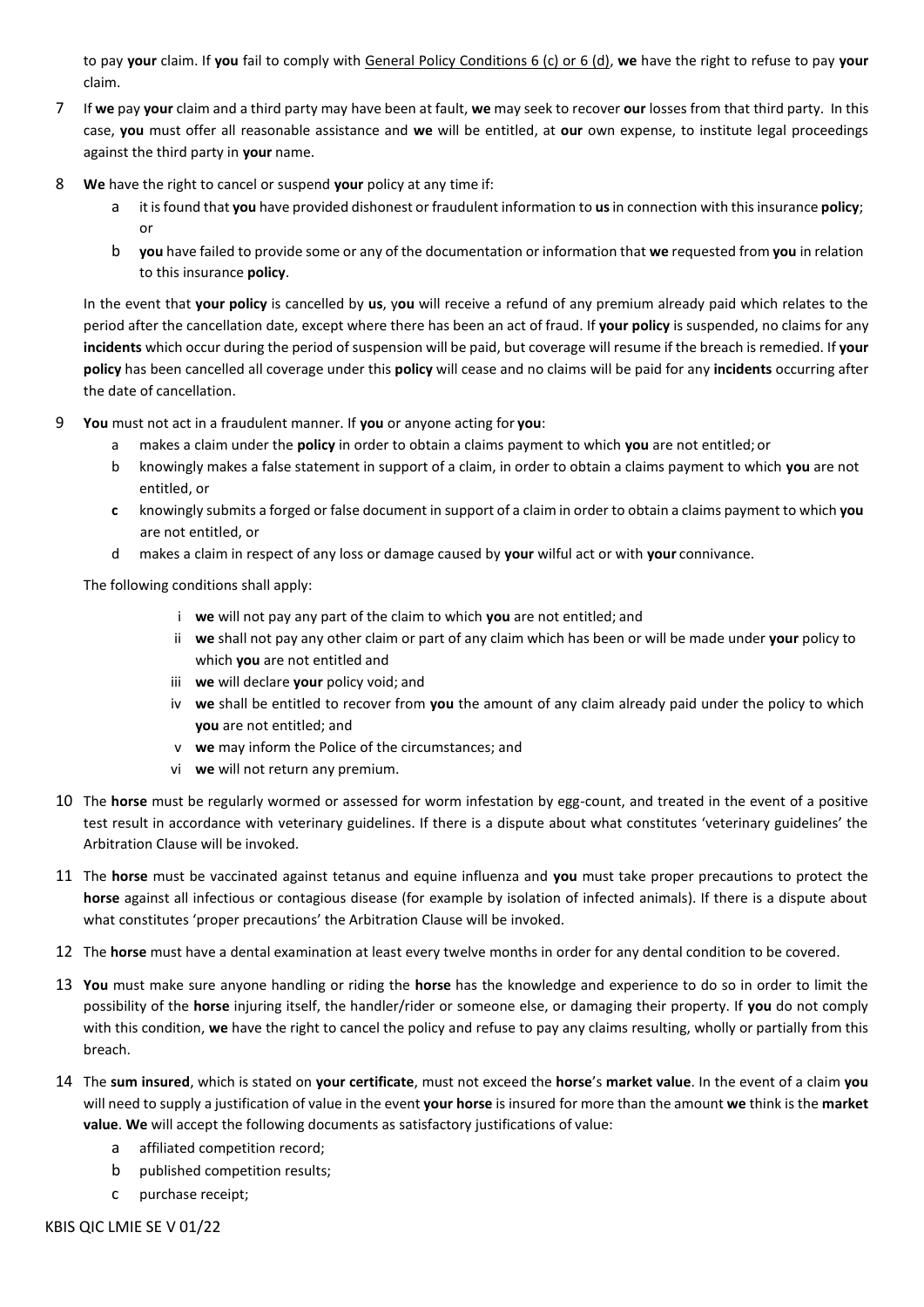- d stud fee this document will only be accepted for **horses** under 4 years old that were bred by **you**;or
- e ring price at a public auction.

In addition to (a), (b) or (c) above, **you** must also provide a written statement detailing the activities the **horse** participates in, the **horse**'s height, temperamental suitability for its use and photographs of the animal.

**We** may not accept a justification of value from any other source, such as **your** riding instructor or a sales or dealing yard.

- 15 Regardless of **your** claims history, atrenewal of **your** policy **we** have the rightto amend the terms and conditions of **your policy**. This includes but is not limited to:
	- a the application of a **policy** excess or co-insurance condition;
	- b increasing the premium **we** charge **you**;
	- c applying exclusions to **your** coverage; and/or
	- d altering the way **you** pay **your** premiums
	- e amending the cover options available to you.

**We** also have the right to not invite **policy** renewal. **We** will notify **you** in writing before the end of the **period of insurance** if **we** decide to alter **your** coverage in any way.

16 If **you** pay for **your policy** by monthly instalment, when the **policy** is due for renewal **we** will renew it automatically for up to 4 years. **We** will write to **you** before **your policy** expires with full details of the **policy** conditions and the premium **we** intend to charge for the renewal. **We** will also advise **you** of the expiring premium for **your** current policy.

If **you** do not wish to renew **your policy** with **us**, **you** must contact **us** by telephone on 01635 247474 or in writing, before the date of renewal to cancel. Should **we** elect not to renew **your policy**, **we** will notify **you** in writing prior to **your** renewal date.

If **we** automatically renew **your** policy, **we** may ask **you** for documentation regarding **your horse**'s health, or the value of **your horse**, or for other matters. Failure to provide any requested documentation may prejudice **your** position in the event of a claim.

- 17 If **you** make a claim, **you** agree to provide **us** with any reasonable information requested in connection with **your** claim, including details of the **horse**'s clinical history.
- 18 There can be no abandonment to **us** of any **horse** or any other property covered by this **policy**.

#### General Policy Exclusions

- 1 Any **incident**, illness, injury or disease that manifested, was present, or had been previously diagnosed in the **horse** before the start of **your policy** is not covered.
- 2 Any charges relating to the preparation of veterinary reports, third party reports (such as crime reports) or claim forms are not covered by **your policy**.
- 3 If, at the time of a claim **you** have multiple insurance policies in force providing coverage for the **horse**, **we** will not be liable for any claims submitted by **you**, unless **our** agreement to this arrangement is noted on the **certificate**. If two or more insurance policies are in effect and **we** have given **our** agreement, the maximum amount payable under this **policy**  will be the policy excess or co-insurance **you** have paid under the other insurance policy.

## General Policy Clauses

#### Second Opinion Clause

**We** reserve the right to obtain a **second opinion,** at our own expense and by a **veterinary surgeon** employed by **us**, for any claim made on this **policy** under Section 1 – Death, Theft & Straying, Section 2 – Permanent Loss of Use, and Section 3 – Veterinary Fees.

#### Arbitration Clause

If, in the event of an **incident** affecting the **horse**, **your veterinary surgeon** and **our veterinary surgeon** cannot reach agreement the case will be referred for examination by an independent **veterinary surgeon** mutually agreed upon by both sides, who will act as Arbitrator in the dispute.

The Arbitrator's decision will be binding on both **you** and **us**, and the cost for their services will be shared equally between **you** and **us**.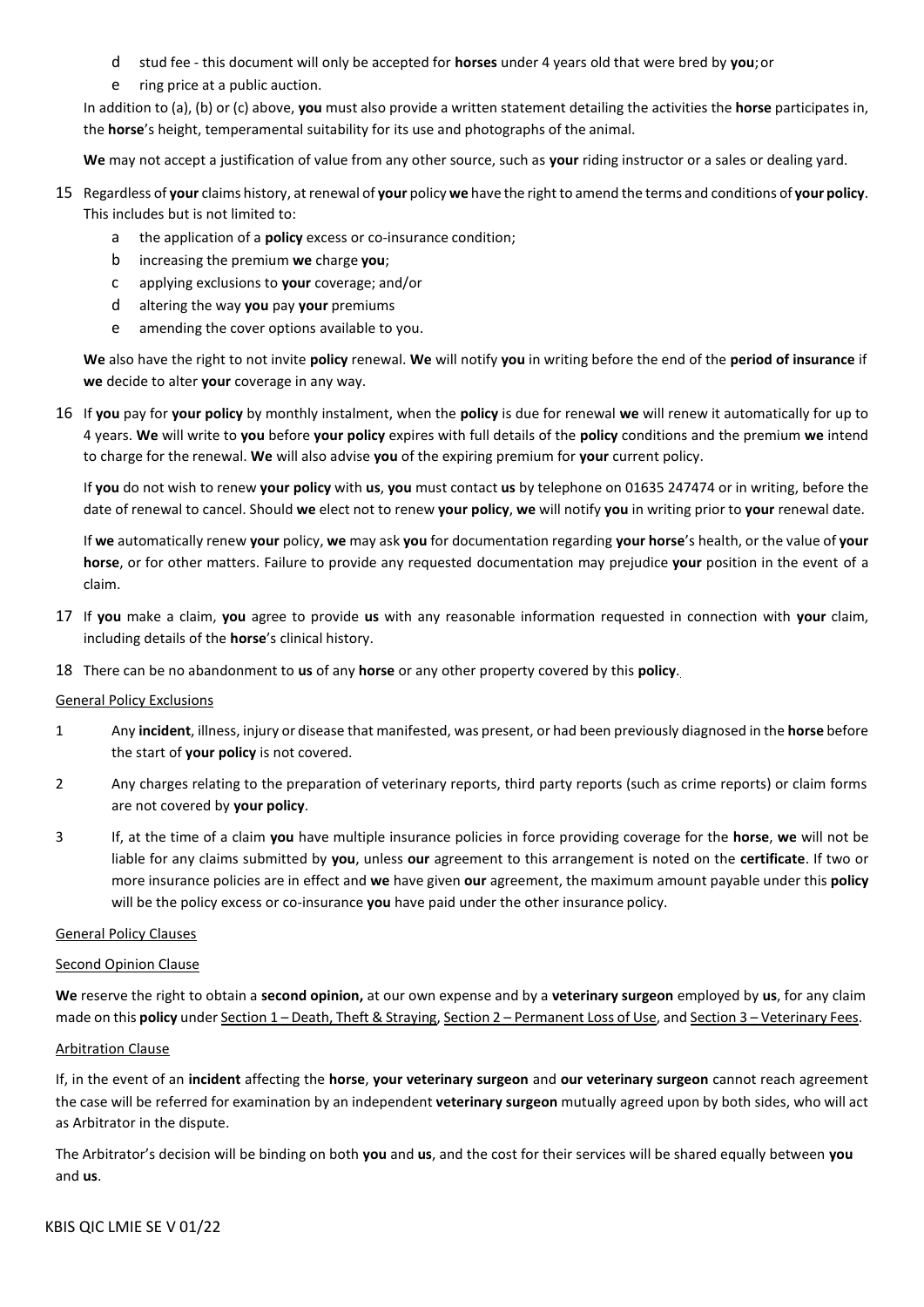## Restriction of Policy Coverage – 450-Day Extension Clause

The maximum period of coverage for any claim under Section 1 – Death, Theft & Straying, and Section 2 – Permanent Loss of Use, and Section 3 – Veterinary Fees of **your policy** is 450 days (approximately 15 months) from the date of the **incident** suffered by **your horse**. The coverage afforded under this Extension Clause is subject to the terms and conditions of **Your Policy** and any Exclusions noted on **Your certificate**.

## Restriction of Policy Coverage – Limited Period Clause

The limited period restricts coverage under Section 1 - Death, Theft & Straying, Section 2 - Permanent Loss of Use, and Section 3 – Veterinary Fees of **your policy** to **Accidental External Injuries Only (AEIO)**.

The limited period begins at 12:01 a.m. of the date noted in **your certificate** and ends at 11:59 p.m. on the last day of the period noted in **your certificate**.

When **your policy** begins or when a **horse** is added to an existing **policy** the sections detailed below will be limited to claims arising from **AEIO** and/or **colic surgery**:

**Your policy** will have an automatic limited period of 45 days unless:

- 1 at the start of a new **policy** or when adding a new **horse** to an existing **policy**, the limited period will be reduced to 0 days if the **horse**(s) is:
	- a a new purchase; and
	- b has passed a 2- or 5-stage pre-purchase examination (including the provision of any additional veterinary information as required by **us**) during the purchase process, but no longer than 15 days prior to the date **your** application for insurance is received by **us**; and
	- c **your** application for insurance is received by **us** within 7 days of the date of purchase.
- 2 when transferring a **policy** from another insurance company to **us** the limited period will be reduced to 0 days if:
	- a the **horse** is currently insured with another insurance company and the requested coverage isidentical to that provided by the expiring insurance policy; and
	- b a copy of the full renewal documentation is provided to **us**; and
	- c a completed Proposal Form and a full clinical history (from all **veterinary surgeons** who have attended the horse) is supplied to **us**.

The limited period will not be reduced for loaned or gift **horses** or for **horses** adopted from a charity.

All the requirements in either 1 or 2 above must be satisfied in order for the limited period to be reduced. In addition, these requirements constitute the minimum required information and **you** may have to supply additional documentation depending on the type and level of coverage purchased; the veterinary history of the **horse**, or; **our** assessment of the risk presented by the proposed **horse**(s). If additional information is required **you** will be advised on the Quote letter and/or Temporary Cover **certificate**.

#### Restriction of Policy Coverage – Geographical Limits Clause

**Your policy** provides insurance coverage while the **horse** is:

- 1 in the United Kingdom, Channel Islands, or Isle of Man ; and
- 2 with **our** prior agreement, while temporarily resident outside this region, including transportation to and from the temporary residence, but not exceeding 90 days at any one time.

#### Section 1 - Death, Theft & Straying

#### Section 1a Death – Emergency Euthanasia

In the event that, during the **period of insurance**, the **horse** suffers from an **incident** of such severity that**,** in the opinion of the attending **veterinary surgeon**, the **horse**'s condition necessitates its immediate **euthanasia** without referral to **us**, **we** will pay the **market value** of the **horse**, not exceeding the **sum insured** stated on **your certificate**. **You** must notify **us** of the loss of **your horse**  as soon as reasonably possible, in accordance with Condition 6 of the General Policy Conditions.

#### Conditions applicable to Section 1a Death – Emergency Euthanasia

All of the following Conditions must be satisfied in order for a claim to be paid under this section: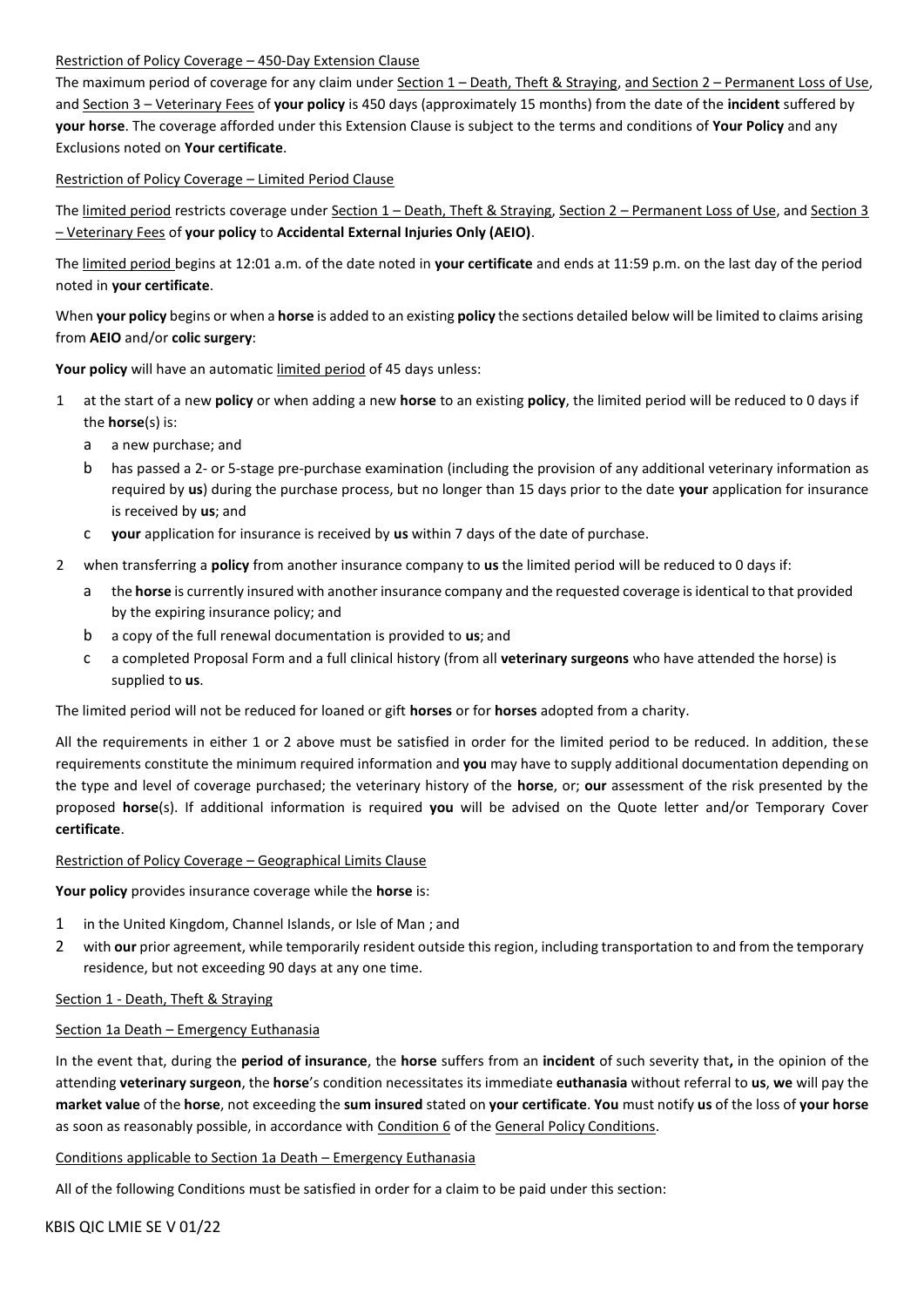- a the **horse** must suffer an **incident**, during the **period of insurance**, which is so severe that emergency **euthanasia** is required to relieve the **horse**'s incurable and excessive pain and suffering; and
- b the attending **veterinary surgeon** must certify that at the time and place they attended the **horse** no other options of treatment were available to relieve, alleviate or cure the pain and suffering caused to the **horse** by the **incident**;and
- c the attending **veterinary surgeon** must certify that at the time and place they attended the **horse** the **horse**'s condition was such that it could not be safely and/or humanely transported to such a place where treatment might be available to relieve, alleviate or cure the pain and suffering caused to the **horse** by the **incident**; and
- d following **euthanasia you** must, at **your** own expense, obtain a **post mortem**, unless **we** have agreed that this condition can be waived; and
- e **you** must submit a completed claim form and detailed veterinary reports, including the attending **veterinary surgeon**'s certification that no other options for treatment were available, and **post mortem** report to **us**.

If any or all of the above Conditions are not satisfied **we** will not pay **your** claim.

The above terms work in parallel with the British Equine Veterinary Association guidelines for a mortality claim on an insured **horse.**

## Section 1b Death – Non-Emergency Euthanasia

In the event that the **horse** suffers an **incident** during the **period of insurance** that necessitates **euthanasia** with prior agreement from **us**, **we** will pay the **market value** of the **horse**, not exceeding the **sum insured** stated on **your certificate**. **You** must notify **us**  of the **incident** suffered by **your horse** in accordance with Condition 6 of the General Policy Conditions.

#### Conditions applicable to Section 1b Death – Non-Emergency Euthanasia

All of the following Conditions must be satisfied in order for a claim to be paid under this section:

- **a we** must be given sufficient notification of the **incident** before **euthanasia** is performed on the **horse** to allow a second opinion to be given by **our veterinary surgeon; and**
- b the **horse** must exhibit signs of severe and unremitting pain that can be controlled by effective **medication** in the short term but both **your** and **our veterinary surgeons** must agree that such pain cannot be managed in the long term and no other options for treatment of the horse are available; and
- c it must not be possible to retire the **horse** to an environment allowing for a reasonable quality of life on a safe dosage of **medication** (if there is a dispute about what constitutes 'a reasonable quality of life', or 'a safe dosage of **medication**' the Arbitration Clause will be invoked); and
- d following the **euthanasia** procedure **you** must, at **your** own expense, obtain a **post mortem** report, unless **we** have agreed that this condition can be waived.
- e **you** must submit a completed claim form, detailed veterinary reports and **post mortem** report to **us**.

If any or all of the above Conditions are not satisfied **we** will not pay **your** claim.

## Exclusions applicable to Section 1b Death – Non-Emergency Euthanasia

- 1 Any claim which was not advised to **us** prior to **euthanasia** of the **horse** being performed.
- 2 Any claim where **euthanasia** is carried out on the **horse** for economic reasons.

It is understood by **us** that there will be times that **you** and **your veterinary surgeon** choose to perform **euthanasia** on a **horse** for reasons of loss of ability or on economic grounds. **We** accept that this is a decision for **you** to make, but if the circumstances of the **euthanasia** of the **horse** do not meet the strict criteria of this section, **we** will not pay **your** claim.

#### Section 1c Death – All Other Cases

In the event that the **horse** dies or is found dead due to unknown and unforeseen circumstances during the **period of insurance**, **we** will pay the **market value** of the **horse**, not exceeding the **sum insured** stated on **your certificate**. **You** must notify **us** of the loss of **your horse** in accordance with Condition 6 of the General Policy Conditions.

#### Conditions applicable to Section 1c Death – All Other Cases

All of the following Conditions must be satisfied in order for a claim to be paid under this section:

KBIS QIC LMIE SE V 01/22 a **you** must, at **your** own expense, arrange for a **post mortem** to be carried out by a **veterinary surgeon** and obtain a report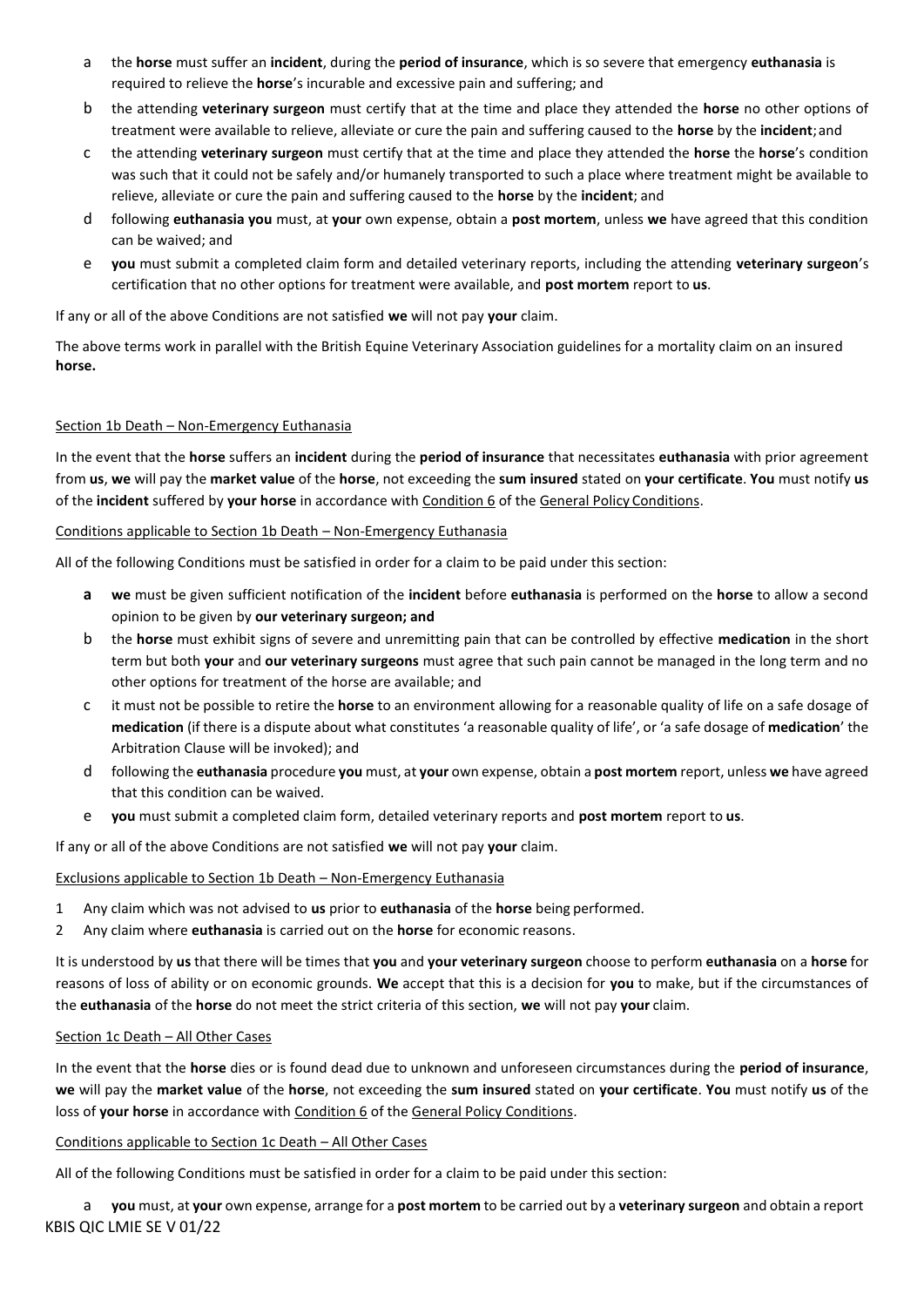of this examination including a positive identification of the **horse** against the passport; and

- b **you** must notify **us** of the loss of **your horse** assoon as reasonably possible in accordance with Condition 6 of the General Policy Conditions; and
- c unless obliged to do so by the order of any government or public or local authority or any person or body having or claiming jurisdiction in the matter, **you** may not dispose of the carcass of the **horse** until **you** have received notification from **us** that **you** may do so. **We** reserve the right to carry out any additional post mortem examination or testing at **our** own expense.
- d **you** must submit a completed claim form and detailed veterinary reports, including the **post mortem** report, to**us**.

If any or all of the above Conditions are not satisfied **we** will not pay **your** claim.

Additional Coverage under Sections 1a Death – Emergency Euthanasia, 1b Death – Non-Emergency Euthanasia & 1c Death – All Other Cases

1 In the event of an agreed mortality claim **we** will pay up to £200 for carcass **disposal** incurred by **you**.

Exclusions applicable to Sections 1a Death – Emergency Euthanasia, 1b Death – Non-Emergency Euthanasia & 1c Death – All Other Cases

- 1 In the event that the **horse** is subject to a government or public or local authority quarantine, detention, exclusion, and/or restriction order relating to an outbreak or suspected outbreak of a disease, **we** will not pay a claim for death, intentional slaughter or **euthanasia** of the **horse** if the loss is directly or indirectly attributable to the cause of the quarantine, detention, exclusion, or restriction order.
- 2 **Your policy** does not cover death or **euthanasia** directly or indirectly caused by, happening through, in consequence of or contributed to by one or more of the following:
	- a any surgical operation unless conducted by a **veterinary surgeon** and certified by them to have been necessitated solely by an **incident** occurring during the **period of insurance** and to have been carried out in an emergency attempt to save the **horse**'s life; or
	- b the giving of any **medication** unless by a **veterinary surgeon** (or by experienced veterinary personnel under their direction) and certified by that **veterinary surgeon** to have been of a preventative nature or necessitated by an **incident** occurring during the **period of insurance**; or
	- c malicious or wilful injury or criminal or intentional acts or omissions by **you**, **your** family, representatives, agents, employees, veterinary surgeons, bailees or other persons who have care, custody or control of the **horse**;or
	- d failure by **you** or **your** family, representatives, agents, employees, bailees or other persons who have care, custody or control of the **horse** to provide proper care and attention for the **horse** at all times; or
	- e the use of the **horse** for any purpose other than those specified in the **certificate**.
	- f poison
- 3 **Your policy** does not cover death or **euthanasia** directly or indirectly caused by, happening through, in consequence of or contributed to by one or more of the following:
	- a nuclear reaction, nuclear radiation or radioactive contamination; or
	- b confiscation or nationalisation or requisition by or under the order of any government or public or local authority or any person or body having or claiming jurisdiction in the matter; or
	- c war, invasion, acts of foreign enemies, hostilities (whether war be declared or not), civil war, rebellion, revolution, insurrection, military or usurped power, strikes, riots or civil commotion.

In any claim, and in any action, suit or proceeding to enforce a claim for death or **euthanasia** under **your policy**, the burden of proving that the cause of death or reason for **euthanasia** does not fall within this exclusion will be **yours**.

4 **Your policy** does not cover death directly or indirectly caused, or wholly or partially contributed to, by castration or spaying of the **horse** unless **we** are advised before the castration or spaying operation is carried out.

#### Section 1d – Loss by Theft or Straying

In the event that **your horse** is stolen or strays during the **period of insurance**, **we** will pay the **market value** of the **horse**, not exceeding the **sum insured** stated on **your certificate**. **You** must notify **us** of the loss of **your horse** in accordance with Condition 6 of the General Policy Conditions if:

- a **your horse** is lost or stolen and cannot be found; or
- b **your horse** dies as a result of the reported theft or straying.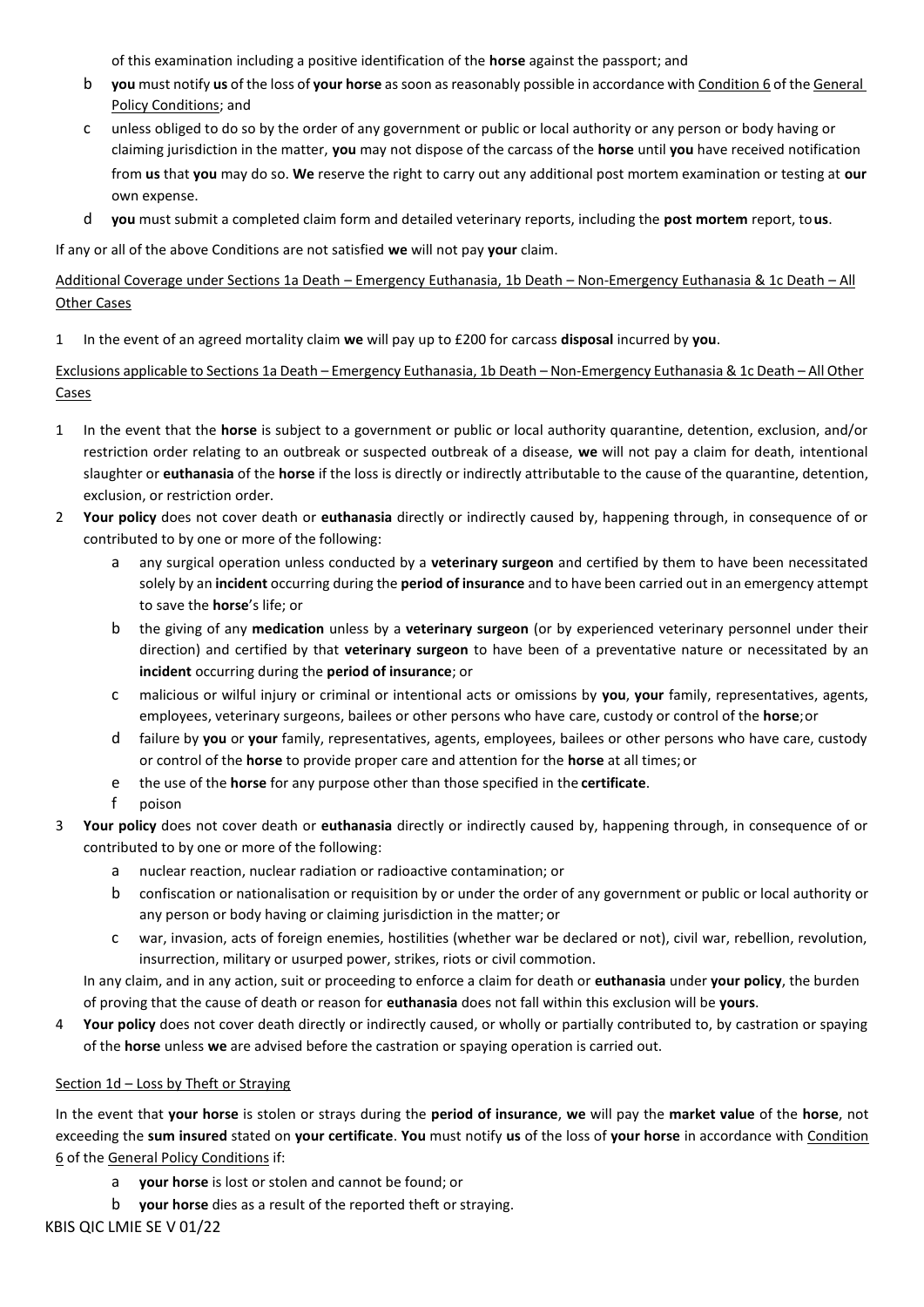If, following a proven theft, the **horse** is recovered and has been castrated, spayed or otherwise neutered or sterilised while not in **your** care, custody or control, **we** will pay the amount by which **your horse**'s **market value** has reduced as a result of the castration, spaying, neutering or sterilisation.

## Conditions applicable to Section 1d – Loss by Theft or Straying

- 1 In order to claim under this section, **you** must have suffered no thefts, attempted thefts or threats of any nature against **you**, or the **horse** or any other horses **you** own during the twelve months immediately prior to the start of the **period of insurance**.
- 2 **We** will not pay **your** claim for the loss of **your horse** by theft or unlawful removal until 90 days after the loss is reported to **us** and then only in the event that **horse** has not been recovered during that period.
- 3 **We** will not pay **your** claim for the loss of **your horse** by straying until 90 days after the loss is reported to **us** and then only in the event that the **horse** has not been recovered during that period.
- 4 **You** must, as soon as possible, report any theft or disappearance of the **horse** to the police and **you** must follow their recommendations strictly, except that under no circumstances whatsoever may **you** pay, agree to pay, or promise to pay a ransom, bribe or payoff, or give similar assurance of such nature to any person. Should **you** pay, agree to pay, or promise to pay a ransom, bribe or payoff, or give similar assurances of such nature to any person, all insurance coverage under **your policy** will stop from midnight on the day before the payment, agreement to pay, or promise to pay or similar assurance was given.
- 5 In the event of a loss under this **policy**, **we** will not pay more than the **market value** of **your horse** at the time of the loss, but in any event this will not exceed the **sum insured** stated on the **certificate**.
- 6 If a claim is paid under this section of the **policy**, and the **horse** is subsequently recovered, **we** have the right, if **we** so elect, to take ownership of the **horse**. If **we** do not elect to take ownership of the **horse**, **you** must return the amount paid in settlement of **your** claim and retain possession of the **horse**.
- 7 If a claim is paid under this section of the policy and the horse is subsequently recovered, and **we** do not elect to take ownership of the **horse**, there can be no abandonment of the **horse** to **us**.
- 8 In the case that the **horse** is a mare, no insurance coverage is given under this section for any embryo within the **horse** or any of her foals, unless such embryo or foal is insured separately under this **policy**.

## Additional Coverage under Section 1d - Loss by Theft or Straying

- 1 **We** will pay a maximum of £200 per **period of insurance** to reimburse **you** for the cost of advertising the loss or theft and/or the payment of a reward which leads to recovery of the **horse**.
- 2 **We** will pay a maximum of £600 per **period of insurance** to reimburse **you** for the hire of a replacement horse for a period of 180 days from the date of loss following the proven theft of the **horse**.

#### Exclusions applicable to Section 1d – Loss by Theft or Straying

1 **We** will not pay a claim for any incident of theft or straying where the loss occurs during the first 45 days of the **period of insurance** of **your policy**.

#### Optional Coverage Sections – the sections listed below are only included in **your policy** if they are shown on **your certificate**

#### Section 2 – Permanent Loss of Use

In the event that, in the opinion of both **your veterinary surgeon** and **our veterinary surgeon**, during the **period of insurance**, by reason of either an **incident** or an **AEIO**, **your horse** becomes, either immediately or within the 450-day **extension period,**  permanently incapable of fulfilling the use for which it is vetted and insured, as declared in **your** Proposal Form and noted on the **certificate**, but, in the opinion of both **your veterinary surgeon** and **our veterinary surgeon**, its condition does not meet the criteria for **euthanasia** under either Section 1a Death – Emergency Euthanasia, or 1b Death – Non-Emergency Euthanasia, **we** will pay either the percentage of the **sum insured** stated on **your certificate** or that stated percentage of the **horse**'s **market value**, whichever is the lesser amount.

If this optional section is included in **your** insurance coverage, it will be indicated on **your certificate** as either Section 2a – Permanent Loss of Use due to an incident, or Section 2b – Permanent Loss of Use due to AEIO. The difference between these coverage options is detailed below:

#### Section 2a – Permanent Loss of Use due to an **incident**

If, during the **period of insurance**, **your horse** suffers an **incident** such that its condition, either immediately or within the 450-day **extension period** renders it permanently incapable of fulfilling the use for which it is vetted and insured, as declared in **your**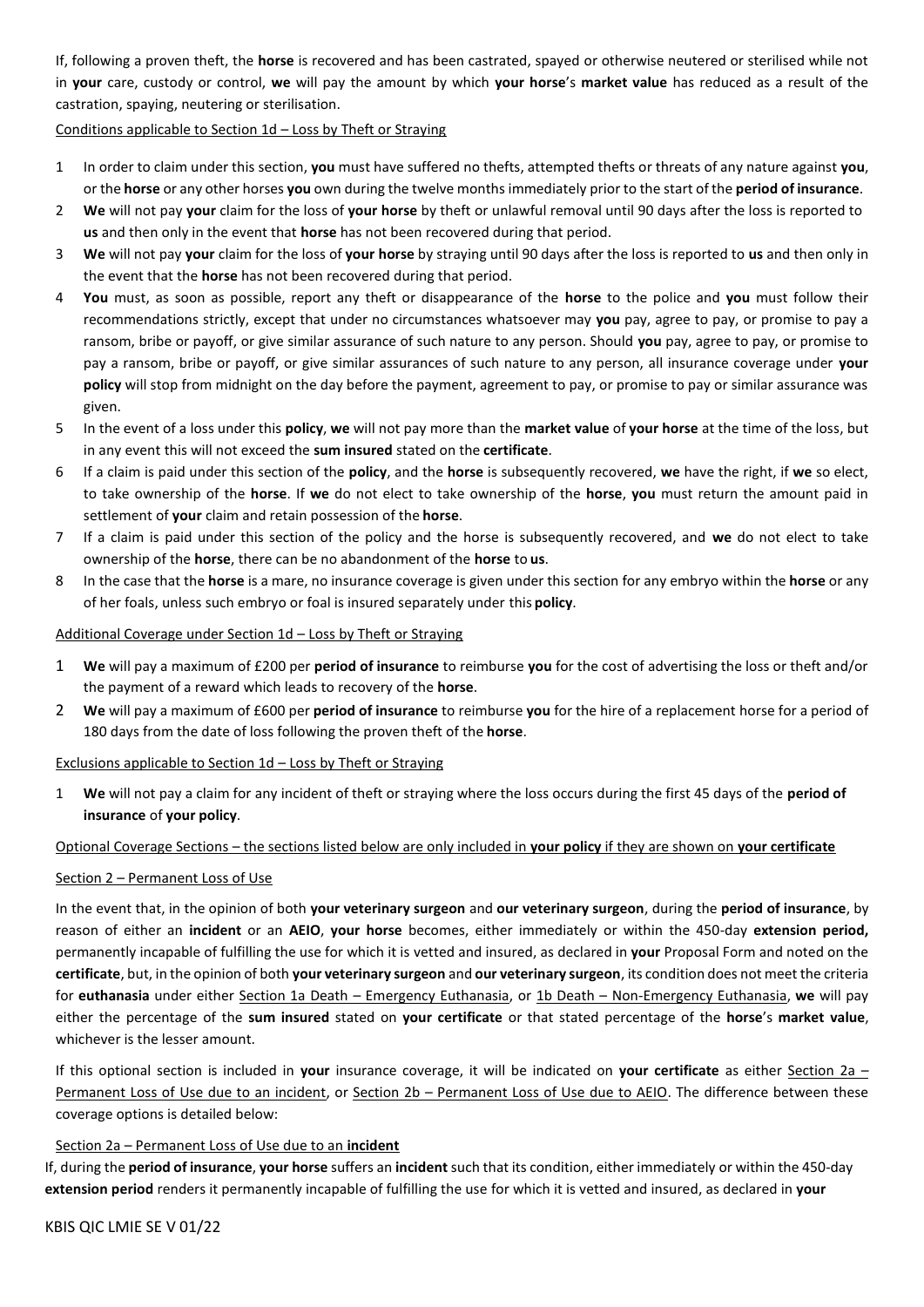Proposal Form and noted on the **certificate** but, in the opinion of both **your veterinary surgeon** and **our veterinary surgeon**, its condition does not meet the criteria for **euthanasia** under either Section 1a Death – Emergency Euthanasia, or 1b Death – Non-Emergency Euthanasia, **we** will pay either the percentage of the **sum insured** stated on **your certificate** or that percentage of the **horse**'s **market value**, whichever is the lesser amount.

## Section 2b – Permanent Loss of Use due to **AEIO**

If, during the **period of insurance**, **your horse** suffers an **AEIO** such that its condition, either immediately or within the 450-day **extension period** renders it permanently incapable of fulfilling the use for which it is vetted and insured, as declared in **your**  Proposal Form and noted on the **certificate** but, in the opinion of both **your veterinary surgeon** and **our veterinary surgeon**, its condition does not meet the criteria for **euthanasia** under either **Section 1a Death – Emergency Euthanasia**, or **1b Death – Non-Emergency Euthanasia**, **we** will pay either the percentage of the **sum insured** stated on **your certificate** or that percentage of the **horse**'s **market value**, whichever is the lesser amount.

## Conditions applicable to Section 2a – Permanent Loss of Use due to an **incident** and Section 2b – Permanent Loss of Use due to **AEIO**

- 1 **Our veterinary surgeon** may require that the **horse** be assessed from a rider's perspective by a professional rider to be mutually agreed on between **you** and **us** to determine the significance of the condition.
- 2 Subject to an agreed Permanent Loss of Use claim **you** may keep the **horse**. In this case **we** will make a deduction from the claim amount equal to the residual value of the **horse**, not exceeding the **sum insured** stated on the **certificate**. The residual value is negotiable but subject to a minimum of 10% of the percentage of the **sum insured** stated on **your certificate** or that percentage of the **horse**'s **market value**, whichever is the lesser amount.
- 3 If the **horse** is a stallion or mare kept with the intention of using it for breeding purposes the claim amount will reflect the **horse**'s residual value for stud duties, and **we** will only pay the difference between the residual value of the animal and the percentage of the **sum insured** stated on **your certificate** or that percentage of the **horse**'s **market value**, whichever is the lesser amount.
- 4 In the event that you elect to invoke either Condition 2 or Condition 3 of this section, before any claim payment is made to **you** the **horse** must be freeze-marked with the loss of use mark, at **our** expense, to reflect the fact that it has been the subject of a claim under this section.
- 5 If **you** elect not to keep the **horse** following an agreed Permanent Loss of Use claim**, we** reserve the right to take possession of the **horse**.
- 6 Any **incident** or **AEIO** suffered by the **horse** must be advised to **us** in accordance with Condition 6 of the General Policy Conditions.
- 7 If there is disagreement between **your veterinary surgeon** and **our veterinary surgeon** over the incapacity of the **horse** the Arbitration Clause will be invoked.
- 8 In the event that the **horse** sustains an **incident** or an **AEIO** during the **period of insurance** and its condition does not manifest itself as a permanent incapacity until after the **period of insurance** has expired, claims will be recoverable under the **extension period** providing that:
	- a the permanence of the incapacity is agreed upon by both **your veterinary surgeon** and **our veterinary surgeon** (or, in the case of a disagreement between them, by the Arbitrator as per Condition 7 above); and
	- b **euthanasia** or freeze-marking, per Condition 4 above, of the **horse** occurs no more than 15 months from the date of the **incident** or the **AEIO**.
- 9 Determination of the **horse**'s value for the purposes of this section are based on the **market value** of the **horse** at the time of the **incident** or the **AEIO**, not at the time it is agreed that the **horse** is permanently incapable of fulfilling the use for which it is vetted and insured, but in any event we will not pay more than the declared percentage of the **sum insured** for Section 2 – Permanent Loss of Use stated on **your certificate**.
- 10 You must contact KBIS to notify of your intention to euthanase the **horse**. You must not euthanase the horse before KBIS has agreed. If you do not obtain agreement a claim may not be paid.

## Exclusions applicable to Section 2a – Permanent Loss of Use due to an incident and Section 2b – Permanent Loss of Use due to AEIO

These sections do not cover any claim for permanent loss of use arising:

- 1 As a result of blemishing.
- 2 Due to the **horse**'s inability to breed.

KBIS QIC LMIE SE V 01/22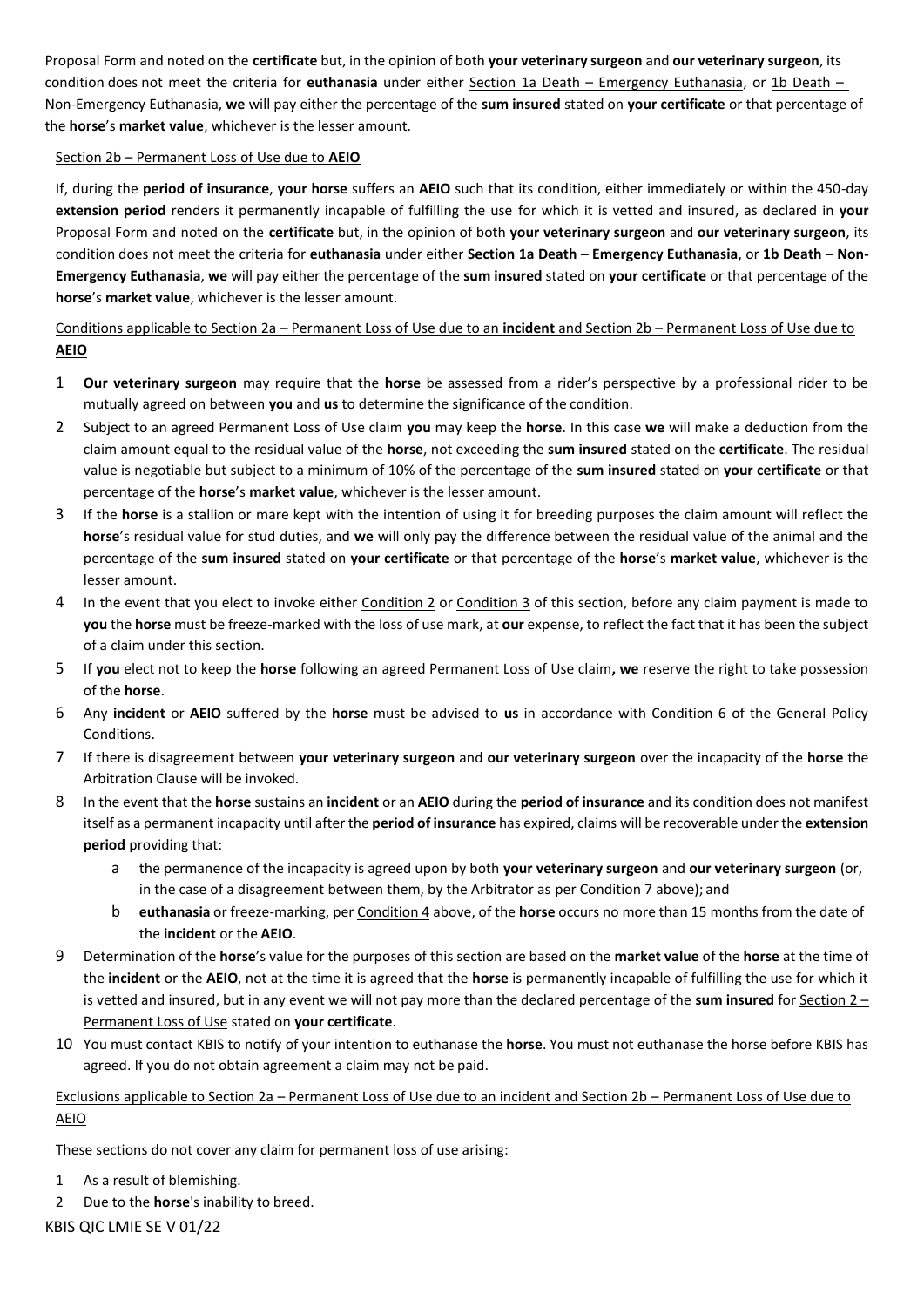- 3 As a result of the **horse** being barred from participating in competition due to the regulations laid down by any breed society or competitive body or association in respect of wind conditions and/or having been operated on for such conditions.
- 4 For loss of value, lack of ability, or lack of suitability.
- 5 For behavioural problems.

## Exclusions applicable to Section 2b – Permanent Loss of Use due to AEIO only

This section does not cover any claim for tendinosis/tendinitis, tenosynovitis, avulsions, strains, sprains, tears or ruptures of tendons and/or ligaments which are not caused by an **AEIO**.

## Section 3 – Veterinary Fees

In the event that, during the **period of insurance, your horse** suffers an **incident**, **we** will pay the **veterinary fees** incurred by **you**  for treatment of the illness, disease, lameness, or injury by a **veterinary surgeon**, up to the limit stated in your **certificate** for each **incident** or **foaling risk** suffered by the **horse** during the **period of insurance**.

Each **incident** or **foaling risk** must have been advised to **us** within the **period of insurance**, in accordance with Condition 6 of the General Policy Conditions. Claim acceptance and payments are subject to the receipt of detailed invoices from the **veterinary surgeon**, showing diagnosis of the condition(s) or injury(s) suffered; details of the consultation; details of any **medication** or other treatment prescribed, and; mileage travelled by the **veterinary surgeon** where appropriate.

## Conditions applicable to Section 3 – Veterinary Fees

- 1 A claim for **equine gastric ulcer syndrome** and/or **equine gastric glandular disease** will only be considered when **your horse**  is exhibiting clinical symptoms of these conditions.
- 2 If the **horse** is exhibiting clinical symptoms of **equine gastric ulcer syndrome**, and is diagnosed as suffering with gastric ulceration at Grade 2 or above (on the **EGUS** Lesion Scoring System (LSS) published by the Equine Gastric Ulcer Council) by gastroscopic examination, its condition must be reassessed by gastroscopic examination at 90-day intervals. If, at any reassessment, the gastric ulceration is found to have resolved below Grade 2 on the LSS, all coverage under this Section will cease.
- 3 If your **horse** is diagnosed with **equine gastric glandular disease** the lesions must be accurately described in the nature and position and monitored by gastroscope every 90 days. If at any reassessment the lesions have resolved, all coverage under this section will cease.
- 4 If the **horse** is exhibiting clinical symptoms of **equine gastric ulcer syndrome** and/or **equine gastric glandular disease** and **your veterinary surgeon** recommends a short-term treatment protocol as a preferred diagnostic procedure over gastroscopy for reasons inherent in the **horse**, **we** will pay for proton pump inhibitor **medication** for a maximum of 14 days without requiring a gastroscopicevaluation.

## Exclusions applicable to Section 3 – Veterinary Fees

This Section does not cover:

- 1 The **excess** for this Section, as stated on your **certificate**.
- 2 **Veterinary fees** incurred for any **diagnostic imaging** procedure repeated for any reason at a second or referral veterinary clinic if the procedure has previously been performed on the **horse** by another **veterinary surgeon** in relation to the **incident**  claimed for.
- 3 **Veterinary fees** incurred in connection with elective, preventative or routine treatments or procedures including, but not limited to:
	- a inoculations or vaccinations;
	- b dentistry; or
	- c spaying or castration.
- 4 **Veterinary fees** incurred in connection with:
	- a hereditary or congenital complaints; or
		- b behavioural problems; or
		- c known vices e.g. crib biting, wind sucking, or weaving; or
		- d extraction of wolf teeth.
- 5 Any costs incurred for **euthanasia** of the **horse**, the **post mortem**, or carcass **disposal**.

KBIS QIC LMIE SE V 01/22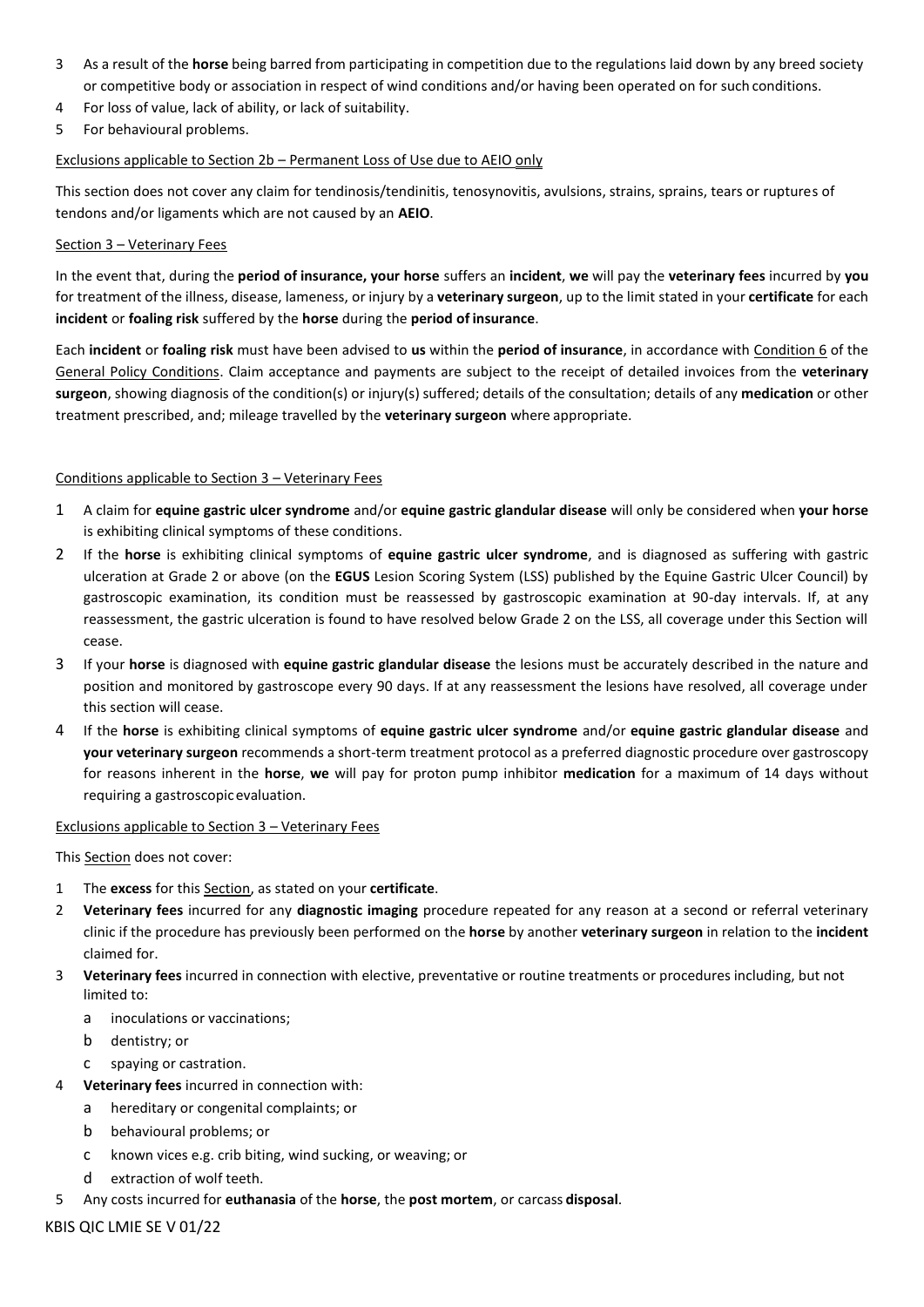- 6 Care/management fees, livery expenses or transportation costs.
- 7 **Veterinary fees** arising out of any **incident** or **foaling risk** occurring within the Limited Period other than those caused by **AEIO**.
- 8 **Veterinary fees** for any **incident** not advised during the **period of insurance**.
- 9 Any invoices submitted any later than three months from the expiry of the **extension period**.
- 10 **Veterinary fees** following the expiry of the **extension period**.
- 11 **Complementary treatment** or **hospitalisation** costs unless expressly included on the **certificate**.
- 12 Thermography, unless carried out by a **veterinary surgeon**.
- 13 Any costs incurred for preparing reports or claim forms.
- 14 Any costs incurred for buying or hiring therapeutic or veterinary equipment or machinery including, but not limited to, rugs, face masks, steamers, nebulizers, and/or boots.
- 15 Any costs of treatment for **equine gastric ulcer syndrome** and/or **equine gastric glandular disease**, unless diagnosed by gastroscopic examination (other than as detailed in Conditions applicable to Section 3 - Veterinary Fees above).
- 16 The cost of treatment for **equine gastric ulcer syndrome** in the **horse** if the severity of the condition is found to be below Grade 2 on the **EGUS** LSS on gastroscopic examination.
- 17 Any cost for preventative treatment of **equine gastric ulcersyndrome** and/or **equine gastric glandular disease**, including, but not limited to, nutraceuticals or feed additives, if, at any gastroscopic reassessment, the equine gastric ulceration is found to have resolved below Grade 2 on the LSS or the **equine gastric glandular disease** has resolved.

The tables below show the different types of veterinary fee cover for Leisure Horse Insurance Policyholders.

|   | LEISURE HORSE VETERINARY FEES                                                                                                                                                                                                                    |  |  |  |  |
|---|--------------------------------------------------------------------------------------------------------------------------------------------------------------------------------------------------------------------------------------------------|--|--|--|--|
|   |                                                                                                                                                                                                                                                  |  |  |  |  |
|   | Pays 100% of Veterinary Fees after the excess has been deducted for Accidental External Injuries only (AEIO) up to a                                                                                                                             |  |  |  |  |
|   | maximum of £3,000 per Incident.                                                                                                                                                                                                                  |  |  |  |  |
| A | The <b>Insured Horse</b> is covered for 15 months from the onset date of the <b>Incident</b> .                                                                                                                                                   |  |  |  |  |
|   | Excess: Class 1 and class 2 - £140 or as stated on the Certificate of Insurance. The excess applies to each Incident.                                                                                                                            |  |  |  |  |
|   | Age Limit: 90 days to 30 years.                                                                                                                                                                                                                  |  |  |  |  |
|   | Scale A does not include coverage for Complementary Treatment or Hospitalisation costs.                                                                                                                                                          |  |  |  |  |
|   | Pays 100% of Veterinary Fees after the excess has been deducted up to a maximum of £7,500 in total for the Policy Period                                                                                                                         |  |  |  |  |
|   | for:                                                                                                                                                                                                                                             |  |  |  |  |
|   | <b>Accidental External Injury only (AEIO)</b><br>٠                                                                                                                                                                                               |  |  |  |  |
|   | Joint or Tendon Sheath Flushing as a result of Sepsis<br>$\bullet$                                                                                                                                                                               |  |  |  |  |
|   | Colic Surgery - Surgery costs only.<br>٠                                                                                                                                                                                                         |  |  |  |  |
| В | <b>Surgery only for Pastern &amp; Pedal Bone Fractures</b><br>$\bullet$                                                                                                                                                                          |  |  |  |  |
|   | The <b>Insured Horse</b> is covered for 15 months from the onset date of the <b>Incident</b> .                                                                                                                                                   |  |  |  |  |
|   | Excess: Class 1 and class 2 - £140 or as stated on the Certificate of Insurance. The excess applies to each Incident.                                                                                                                            |  |  |  |  |
|   | Age Limit: 90 days to 20 years.                                                                                                                                                                                                                  |  |  |  |  |
|   | Scale B does not include coverage for Complementary Treatment or Hospitalisation costs. In addition it does not include                                                                                                                          |  |  |  |  |
|   | coverage for veterinary fees incurred in respect of any diagnostic procedure other than where directly related to the<br>treatment of the condition in respect of Accidental External Injuries or Joint or Tendon Sheath Flushing as a result of |  |  |  |  |
|   | Sepsis only.                                                                                                                                                                                                                                     |  |  |  |  |
|   | Pays:                                                                                                                                                                                                                                            |  |  |  |  |
|   | 75% of the <b>Veterinary Fees</b> , or<br>٠                                                                                                                                                                                                      |  |  |  |  |
|   | 100% of Veterinary Fees for Colic Surgery                                                                                                                                                                                                        |  |  |  |  |
| C | after the excess has been deducted, up to a maximum of £3,000 per Incident. The Insured Horse is covered for 15 months                                                                                                                           |  |  |  |  |
|   | from the onset date of the <b>Incident.</b>                                                                                                                                                                                                      |  |  |  |  |
|   | Excess: Class 1 and class 2 - £175 +25% of Veterinary Fees or as stated on the Certificate of Insurance. The excess applies                                                                                                                      |  |  |  |  |
|   | to each incident.                                                                                                                                                                                                                                |  |  |  |  |
|   | Age Limit: 90 days to 20 years.                                                                                                                                                                                                                  |  |  |  |  |
|   | Scale C does not include coverage for Complementary Treatment or Hospitalisation costs.                                                                                                                                                          |  |  |  |  |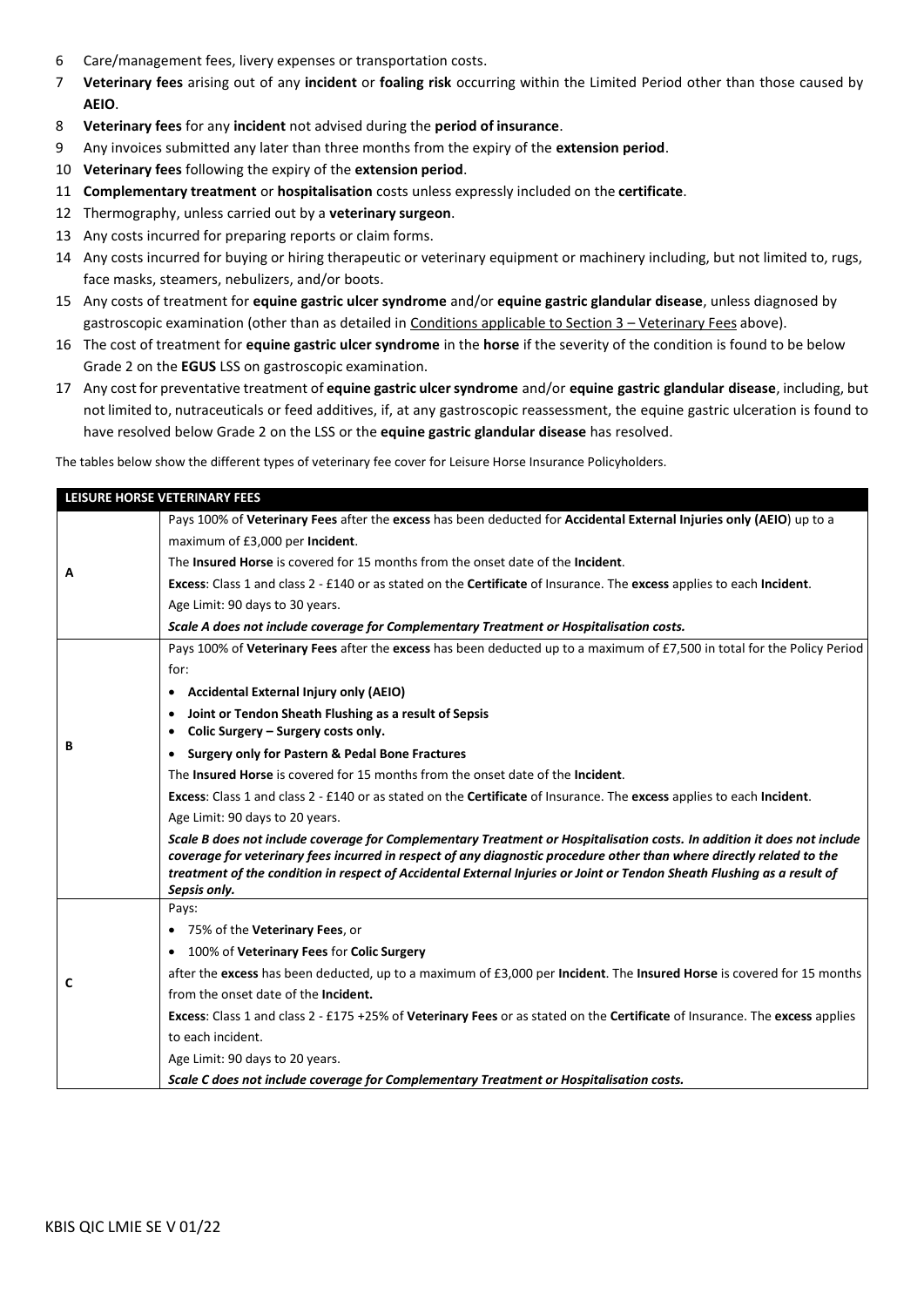| C<br>(Horses<br>$21 - 25$<br>Years)   | Pays 75% of Veterinary Fees after the excess has been deducted up to maximum of £3,000 in total for the Policy Period.                                   |
|---------------------------------------|----------------------------------------------------------------------------------------------------------------------------------------------------------|
|                                       | The <b>Insured Horse</b> is covered for 15 months from the onset date of the <b>Incident</b> .                                                           |
|                                       | Excess: Class 1 and class 2 - £175 + 25% of Veterinary Fees or as stated on the Certificate of Insurance. The excess applies                             |
|                                       | to each Incident.                                                                                                                                        |
|                                       | Age Limit: 21 years to 25 years.                                                                                                                         |
|                                       | Scale C does not include coverage for Complementary Treatment or Hospitalisation costs.                                                                  |
|                                       |                                                                                                                                                          |
|                                       | Pays 100% of the Veterinary Fees after the excess has been deducted, up to a maximum of £3,000 per Incident.                                             |
|                                       | The <b>Insured Horse</b> is covered for 15 months from the onset date of the <b>Incident</b> .                                                           |
| D                                     | Excess: Class 1 and class 2 - £275 or as stated on the Certificate of Insurance. The excess applies to each Incident.                                    |
|                                       | Age Limit: 90 days to 15 years.                                                                                                                          |
|                                       | Scale D does not include coverage for Complementary Treatment or Hospitalisation costs.                                                                  |
|                                       | Pays 100% of the Veterinary Fees, after the excess has been deducted, up to a maximum of £3,000 per Incident.                                            |
|                                       | The Insured Horse is covered for 15 months from the onset date of the Incident.                                                                          |
| Е                                     | Excess: Class 1 and class 2 - £175 or as stated on the Certificate of Insurance. The excess applies to each Incident.                                    |
|                                       | Age Limit: 90 days to 15 years.                                                                                                                          |
|                                       | Scale E does not include coverage for Complementary Treatment or Hospitalisation costs.                                                                  |
|                                       | Pays 100% of the Veterinary Fees after the excess has been deducted,                                                                                     |
|                                       | up to a maximum of £5,000 per Incident for all conditions except Colic Surgery                                                                           |
|                                       | up to a maximum of £7,500 per Incident for Colic Surgery only<br>Includes coverage for:                                                                  |
| F                                     | • Complementary Treatment - up to £500 during the Period of Insurance,                                                                                   |
|                                       | • Hospitalisation costs - up to £250 during the Period of Insurance.                                                                                     |
|                                       |                                                                                                                                                          |
|                                       | The Insured Horse is covered for 15 months from the onset date of the Incident.                                                                          |
|                                       | Excess: Class 1 and class 2 - £175 or as stated on the Certificate of Insurance. The excess applies to each Incident.<br>Age Limit: 90 days to 15 years. |
|                                       | Pays 100% of Veterinary Fees after the excess has been deducted, up to a maximum of £3,500 per Incident.                                                 |
|                                       | Includes coverage for:                                                                                                                                   |
| G                                     | • Complementary Treatment - up to £500 during the Period of Insurance,                                                                                   |
| (Horses 16 - 20<br><b>Years Only)</b> | • Hospitalisation costs - up to £250 during the Period of Insurance.                                                                                     |
|                                       | The <b>Insured Horse</b> is covered for 15 months from the onset date of the <b>Incident</b> .                                                           |
|                                       | Excess: Class 1 and class 2 - £175 or as stated on the Certificate of Insurance. The excess applies to each Incident.                                    |
|                                       | Age Limit: 16 years to 20 years.                                                                                                                         |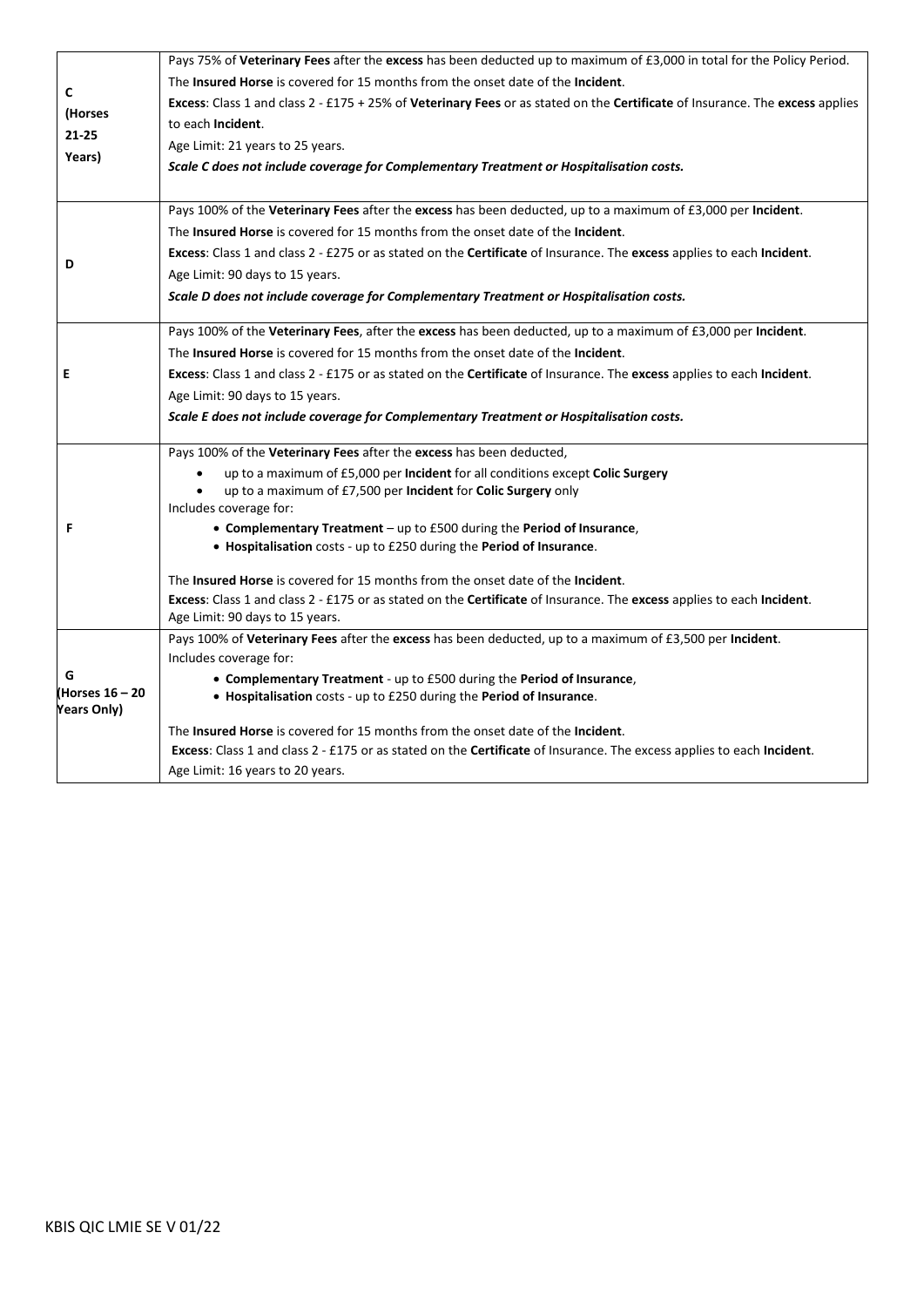## **Class 1A, 1B & 2 Veterinary fee coverage options or as detailed on the Certificate.**

| COMPETITION HORSE AND B&W EQUINE PLAN VETERINARY FEES |                                                                                                                                                             |  |
|-------------------------------------------------------|-------------------------------------------------------------------------------------------------------------------------------------------------------------|--|
|                                                       | Pays 100% of the Veterinary Fees after the excess has been deducted:                                                                                        |  |
|                                                       | up to a maximum of £6,000 per Incident for all conditions except Colic Surgery                                                                              |  |
|                                                       | up to a maximum of £7,500 per Incident for Colic Surgery only.                                                                                              |  |
| <b>Bronze</b>                                         | Includes coverage for:                                                                                                                                      |  |
|                                                       | • Complementary Treatment - up to £500 during the Period of Insurance,                                                                                      |  |
|                                                       | • Hospitalisation costs - up to £250 during the Period of Insurance, and                                                                                    |  |
|                                                       | The Insured Horse is covered for 15 months from the onset date of the Incident.                                                                             |  |
|                                                       | Excess: Class 1A, class 1B and class 2 - £500 The excess applies to each Incident.<br>Age Limit: 90 days to 15 years.                                       |  |
|                                                       | Pays 100% of Veterinary Fees after the excess has been deducted, up to a maximum of £3,500 per Incident.                                                    |  |
|                                                       | Includes coverage for:                                                                                                                                      |  |
|                                                       | • Complementary Treatment - up to £500 during the Period of Insurance,                                                                                      |  |
|                                                       | • Hospitalisation costs - up to £250 during the Period of Insurance, and                                                                                    |  |
| Silver                                                | The Insured Horse is covered for 15 months from the onset date of the Incident.                                                                             |  |
|                                                       | Excess: Class 1A, class 1B and class 2 - £175 or as stated on the Certificate. The excess applies to each Incident.                                         |  |
|                                                       | Age Limit: 90 days to 20 years.                                                                                                                             |  |
|                                                       | Pays 100% of the Veterinary Fees after the excess has been deducted,                                                                                        |  |
|                                                       | up to a maximum of £6,000 per Incident for all conditions except Colic Surgery                                                                              |  |
|                                                       | up to a maximum of £7,500 per Incident for Colic Surgery only.                                                                                              |  |
|                                                       | Includes coverage for:                                                                                                                                      |  |
| Gold                                                  | • Complementary Treatment - up to £500 during the Period of Insurance,                                                                                      |  |
|                                                       | • Hospitalisation costs - up to £250 during the Period of Insurance, and<br>The Insured Horse is covered for 15 months from the onset date of the Incident. |  |
|                                                       | Excess: Class 1A, class 1B and class 2 - £175 (or as stated on the Certificate). The excess applies to each Incident.                                       |  |
|                                                       | Age Limit: 90 days to 15 years.                                                                                                                             |  |
|                                                       | Pays 100% of the Veterinary Fees after the excess has been deducted,                                                                                        |  |
|                                                       | up to a maximum of £6,000 per Incident for all conditions except Colic Surgery                                                                              |  |
|                                                       | up to a maximum of £7,500 per <b>Incident</b> for <b>Colic Surgery</b> only                                                                                 |  |
|                                                       | Includes coverage for:                                                                                                                                      |  |
|                                                       | • Complementary Treatment – up to £500 during the Period of Insurance,                                                                                      |  |
| <b>Platinum</b>                                       | • Hospitalisation costs - up to £250 during the Period of Insurance, and                                                                                    |  |
|                                                       | The Insured Horse is covered for 15 months from the onset date of the Incident.                                                                             |  |
|                                                       | Excess: Class 1A, class 1B and class 2 - £350 or as stated on the Certificate. The excess applies to each Incident.<br>Age Limit: 90 days to 15 years.      |  |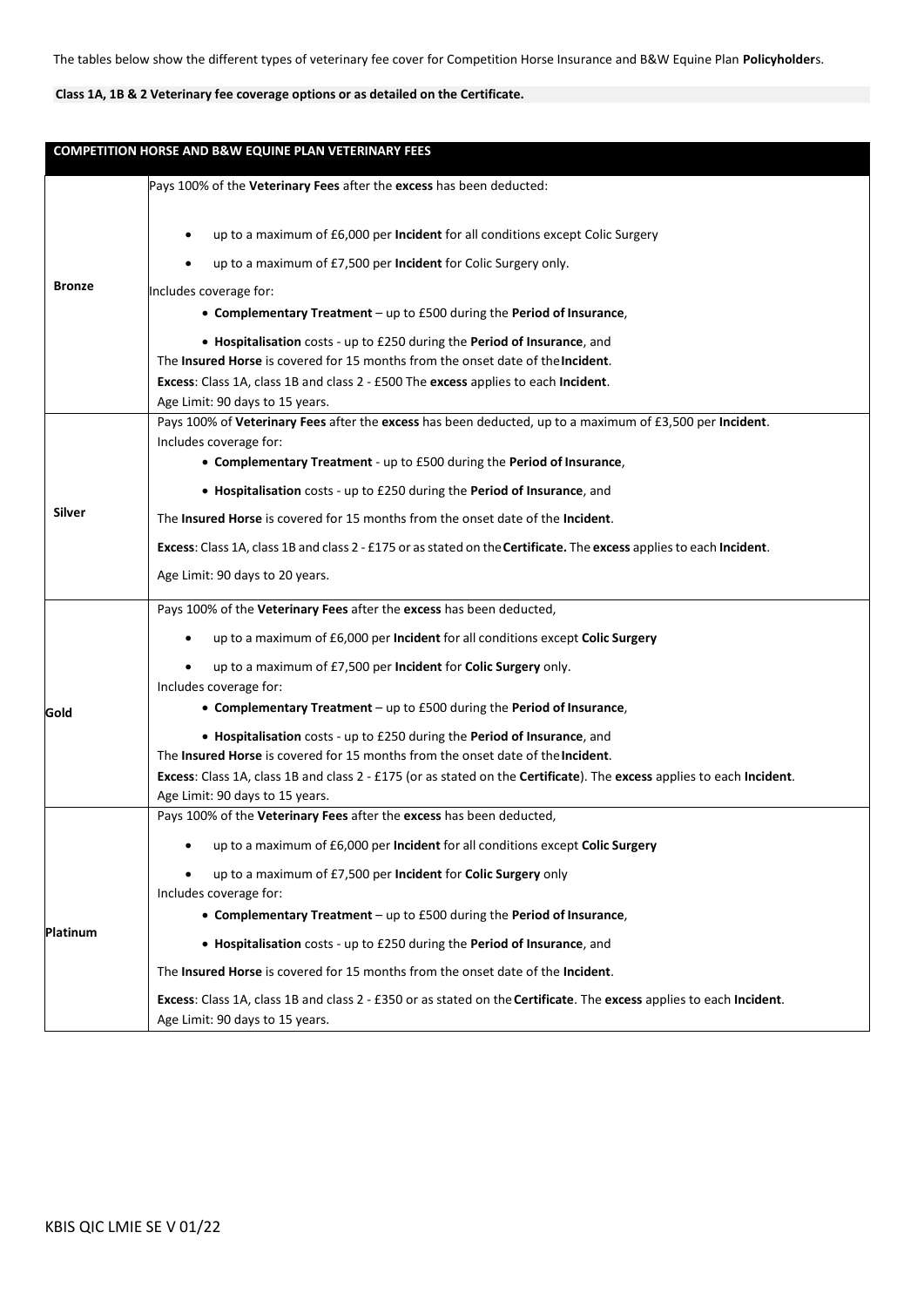## **Class 3 Veterinary Fee Options or as detailed on the Certificate**

| <b>COMPETITION HORSE AND B&amp;W EQUINE PLAN VETERINARY FEES</b> |                                                                                                                                                                                                               |  |
|------------------------------------------------------------------|---------------------------------------------------------------------------------------------------------------------------------------------------------------------------------------------------------------|--|
|                                                                  | Pays 100% of the Veterinary Fees after the excess has been deducted,                                                                                                                                          |  |
|                                                                  | up to a maximum of £6,000 per Incident for all conditions except Colic Surgery                                                                                                                                |  |
|                                                                  | up to a maximum of £7,500 per Incident for Colic Surgery only.                                                                                                                                                |  |
|                                                                  | Includes coverage for:                                                                                                                                                                                        |  |
| <b>Bronze</b>                                                    | • Complementary Treatment - up to £500 during the Period of Insurance,                                                                                                                                        |  |
|                                                                  | • Hospitalisation costs - up to £250 during the Period of Insurance, and                                                                                                                                      |  |
|                                                                  | The Insured Horse is covered for 15 months from the onset date of the Incident.                                                                                                                               |  |
|                                                                  | Excess: £750 The excess applies to each Incident.<br>Age Limit: 90 days to 15 years.                                                                                                                          |  |
|                                                                  | Pays:                                                                                                                                                                                                         |  |
|                                                                  | • 85% of the Veterinary Fees, or                                                                                                                                                                              |  |
|                                                                  | • 100% of Veterinary Fees for Colic Surgery,                                                                                                                                                                  |  |
| Silver                                                           | after the excess has been deducted, up to a maximum of £3,500 per Incident.                                                                                                                                   |  |
|                                                                  | Includes coverage for:                                                                                                                                                                                        |  |
|                                                                  | • Complementary Treatment - up to £500 during the Period of Insurance,                                                                                                                                        |  |
|                                                                  | • Hospitalisation costs - up to £250 during the Period of Insurance, and                                                                                                                                      |  |
|                                                                  | The <b>Insured Horse</b> is covered for 15 months from the onset date of the <b>Incident</b> .                                                                                                                |  |
|                                                                  | Excess: £175 (or as stated in the Certificate) + 15% of Veterinary Fees or as stated on the Certificate. The excess applies to<br>each Incident.                                                              |  |
|                                                                  | Age Limit: 90 days to 15 years                                                                                                                                                                                |  |
|                                                                  | Pays:                                                                                                                                                                                                         |  |
|                                                                  | • 85% of the Veterinary Fees, or                                                                                                                                                                              |  |
|                                                                  | • 100% of Veterinary Fees for Colic Surgery,                                                                                                                                                                  |  |
|                                                                  | after the excess has been deducted,                                                                                                                                                                           |  |
| Gold                                                             | up to a maximum of £6,000 per Incident for all conditions except Colic Surgery                                                                                                                                |  |
|                                                                  | up to a maximum of £7,500 per <b>Incident</b> for <b>Colic Surgery</b> only.<br>$\bullet$                                                                                                                     |  |
|                                                                  | Includes coverage for:                                                                                                                                                                                        |  |
|                                                                  | • Complementary Treatment – up to £500 during the Period of Insurance,                                                                                                                                        |  |
|                                                                  | • Hospitalisation costs - up to £250 during the Period of Insurance, and                                                                                                                                      |  |
|                                                                  | The <b>Insured Horse</b> is covered for 15 months from the onset date of the <b>Incident</b> .                                                                                                                |  |
|                                                                  | Excess: £175 (or as stated on the Certificate) + 15% of Veterinary Fees or as stated on the Certificate. The excess applies                                                                                   |  |
|                                                                  | to each Incident.<br>Age Limit: 90 days to 15 years                                                                                                                                                           |  |
|                                                                  | Pays:                                                                                                                                                                                                         |  |
|                                                                  | • 85% of the Veterinary Fees, or                                                                                                                                                                              |  |
|                                                                  | • 100% of Veterinary Fees for Colic Surgery,                                                                                                                                                                  |  |
|                                                                  | after the excess has been deducted,                                                                                                                                                                           |  |
| <b>Platinum</b>                                                  | up to a maximum of £6,000 per Incident for all conditions except Colic Surgery                                                                                                                                |  |
|                                                                  | up to a maximum of £7,500 per Incident for Colic Surgery only<br>$\bullet$                                                                                                                                    |  |
|                                                                  | Includes coverage for:                                                                                                                                                                                        |  |
|                                                                  | • Complementary Treatment – up to £500 during the Period of Insurance,                                                                                                                                        |  |
|                                                                  | • Hospitalisation costs - up to £250 during the Period of Insurance, and                                                                                                                                      |  |
|                                                                  | The <b>Insured Horse</b> is covered for 15 months from the onset date of the <b>Incident</b> .<br>Excess: £350 + 15% of Veterinary Fees or as stated on the Certificate. The excess applies to each Incident. |  |
|                                                                  | Age Limit: 90 days to 15 years.                                                                                                                                                                               |  |

KBIS QIC LMIE SE V 01/22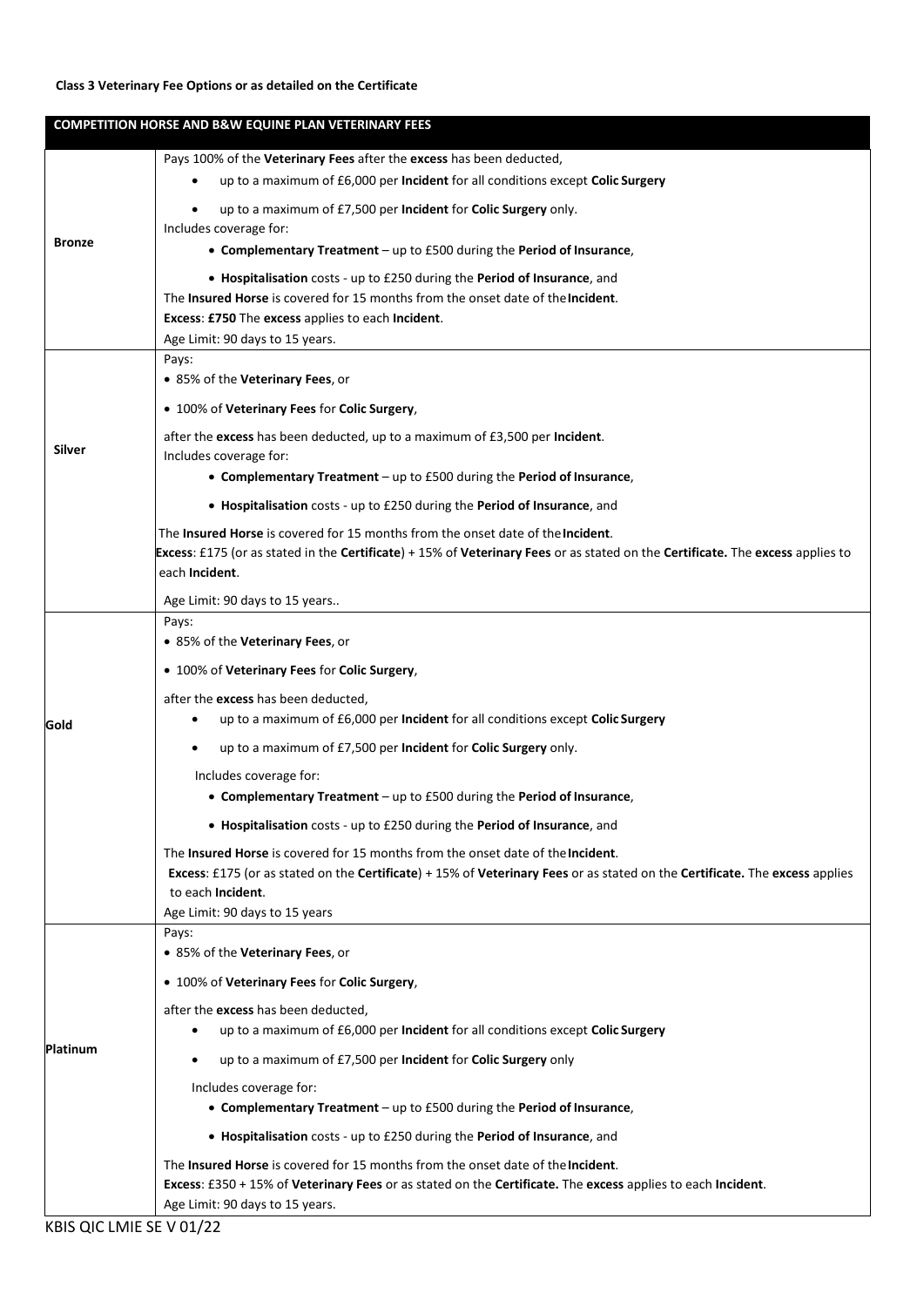#### Section 4 – Harnesses, Tack & Saddlery

In the event that, during the **period of insurance, you** suffer loss or damage to **tack and saddlery** belonging to **you**, **we** will pay the **market value** at the time of loss, not exceeding the **sum insured** stated on the **certificate**, for all physical loss or damage, including theft, but excluding fair wear and tear.

#### Definitions applicable to Section 4 – Harnesses, Tack & Saddlery

#### **Tack and Saddlery**:

Saddles, stirrup leathers, stirrup irons, bridles, harnesses, bits and other riding equipment, restricted specifically to those items normally attached to the **horse** whilst being used for the activities shown on the **certificate**.

Proof of purchase (receipts and/or invoices) for the **tack and saddlery** will be required to evidence **your** ownership of the items in the event of a claim.

#### Conditions applicable to Section 4 – Harnesses, Tack & Saddlery

- **1** In order for coverage under this **Section** to be effective, there must have been no thefts or attempted thefts of any of **your** property during the twelve months immediately prior to the **period of insurance**.
- 2 **You** must take all reasonable precautions (see Exclusion 7 under Exclusions applicable to Section 4 Harnesses, Tack & Saddlery for an explanation of "reasonable precautions") to prevent loss or damage and to ensure the safety of **your tack and saddlery**.
- 3 **You** must immediately report any loss of **tack and saddlery** to the police, and **you** muststrictly follow their recommendations. **You** should also obtain a crime report from the police, detailing the items lost and a Crime Reference Number (CRN).
- 4 **You** must immediately report any theft or disappearance of **tack and saddlery** to **us**.
- 5 We will not pay any claim under this Section for theft of **tack and saddlery** until 30 days after the theft is reported to **us** and then only in the event that the **tack and saddlery** has not been recovered during that period.
- 6 **We** will not pay more than the **market value** of the **tack and saddlery** at the time of the loss, but in any case the amount paid will not exceed the **sum insured** declared on **your certificate**.
- 7 In the event of any payment under this section, the Insurer reserves the right to take title and possession of the Tack or Saddlery if it is subsequently recovered.
- 8 If the **sum insured** for **tack and saddlery** as stated on the **certificate** is:
	- a greater than £7,500 in total; or
	- b if more than 10 horses are kept at the premises;

the room/container in which the **tack and saddlery** is kept must have a professionally-fitted and maintained, monitored burglar alarm installed which must be activated at all times when the premises are not attended*.*

#### Exclusions applicable to Section 4 – Harnesses, Tack & Saddlery

This Section does not cover:

- 1 The **excess** for this Section, as stated on **your certificate**.
- 2 Any clothing or personal effects.
- 3 Any horse rugs or blankets.
- 4 Any loss or damage caused by moth, vermin, wear and tear, gradual deterioration or atmospheric conditions.
- 5 Any damage to, or deterioration of, any item of **tack and saddlery** caused by the actual process of dyeing, cleaning, repair or renovation.
- 6 Any loss or damage resulting from **riding school** use, except when **you** are the pupil.
- 7 Theft, other than from:
	- a a totally enclosed and secure building, the door(s) of which are secured by a 5-lever mortice deadlock and the windows securely locked, or;
	- b a metal storage container which has been secured in place and is secured by a 5-lever mortice deadlock or with a closed shackle padlock.
- 8 Any theft where there is no sign of forced entry into the premises, building or container.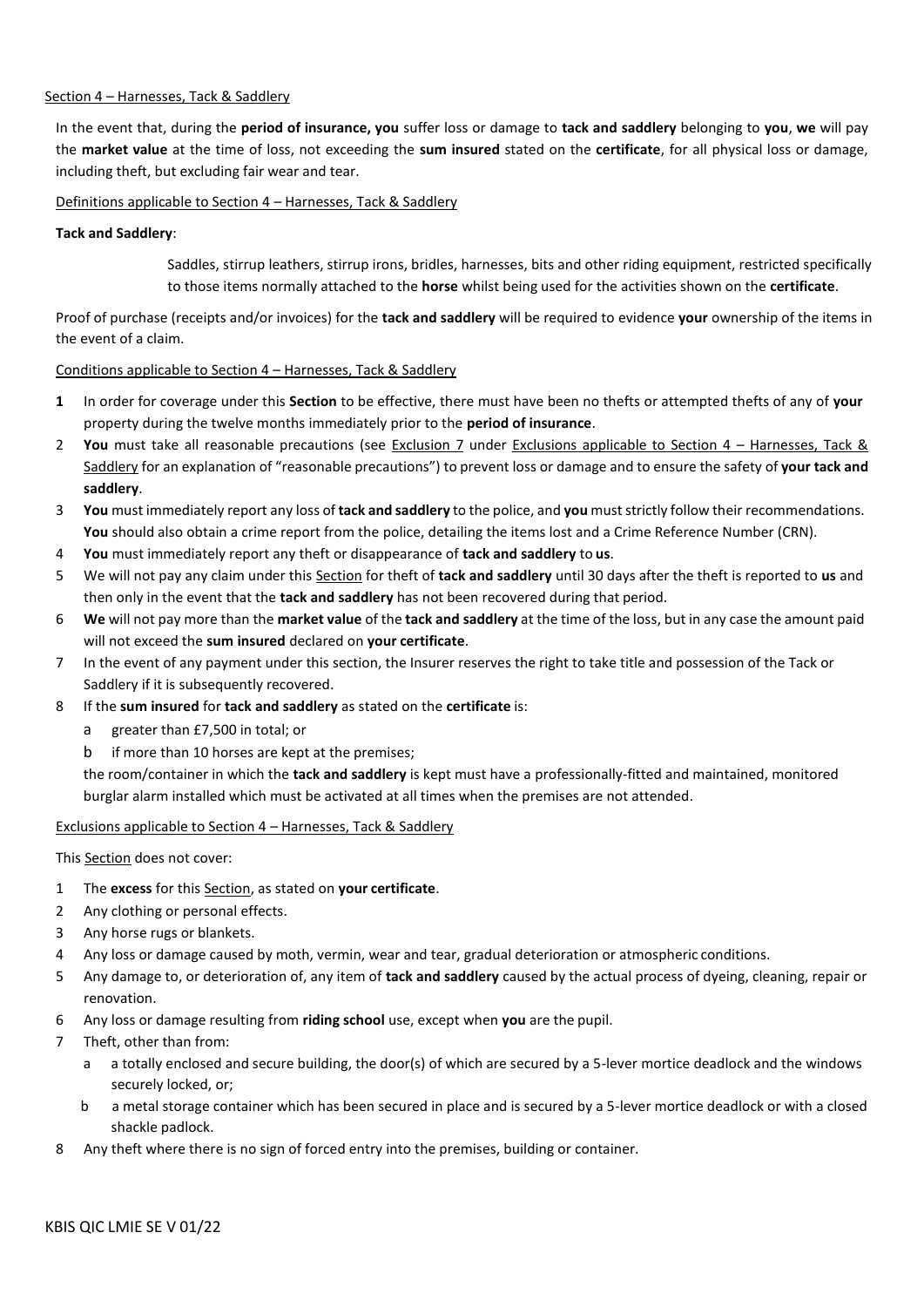- 9 Any theft from any **riding school** or other commercial premises with more than 10 horses, unless the **tack and saddlery** is owned by the clients of the business and the storage area is secured by a 5-lever mortice deadlock, and a burglar alarm installed, which must be activated at any time when the premises are not attended.
- 10 Any theft of **tack and saddlery** from any motor vehicle, except where forced entry to the vehicle has been used to gain access to the **tack and saddlery**.
- 11 Any accidental damage to a saddle tree unless the damage includes visible external damage to the saddle.

## Section 5 – Horse Trailers/Horse-Drawn Vehicles

In the event that, during the **period of insurance, you** suffer loss or damage to the horse trailer(s) or horse-drawn vehicle(s) identified on the **certificate**, **we** will pay the **market value** at the time of loss, not exceeding the **sum insured** stated on the **certificate**, for all physical loss or damage, including theft, but excluding fair wear and tear.

This Section does not cover any loss or damage which is insured by any another insurance policy..

#### Conditions applicable to Section 5 – Horse Trailers/Horse-DrawnVehicles

- 1 **You** must take all reasonable precautions (see Condition 2 under Conditions applicable to Section 5 Horse Trailers/Horse-Drawn Vehicles for an explanation of "reasonable precautions") to prevent loss or damage and to ensure the safety of the trailer or vehicle.
- 2 The horse trailer or horse-drawn vehicle must be immobilised with a hitch lock and/or wheel clamp when not in use, unless **your** trailer or vehicle is kept in a totally enclosed and secure building, the door(s) of which are secured by a 5-lever mortice deadlock and the windows securely locked.
- 3 There must have been no thefts or attempted thefts of any of **your** property from the premises at which the vehicle is kept during the twelve months immediately prior to the start of the **period of insurance**.
- 4 **You** must immediately report any loss to the police, and you must strictly follow their recommendations. You should also obtain a crime report from the police, detailing the items lost and a Crime Reference Number(CRN).
- 5 **You** must immediately report any theft or disappearance to **us**.
- 6 **We** will not pay any claim under this Section for any loss by theft or unlawful removal until 30 days after the theft is reported to **us** and then only in the event that the item has not been recovered during that period.
- 7 In the event of any loss under this Section, **we** will not pay more than the **market value** of the horse trailer or horse-drawn vehicle at the time of the loss, but the amount paid will not exceed the **sum insured** declared on **your certificate in any case**.
- 8 In the event of any payment under this section, **we** reserve the right to take title and possession of the horse trailer or horse-drawn vehicle if it is subsequently recovered.

#### Exclusions applicable to Section 5 – Horse Trailers/Horse-Drawn Vehicles

This Section does not cover:

- 1 The **excess** for this Section, as stated on **your certificate**.
- 2 Any losses or costs incurred due to wear and tear, rusting or oxidation, gradual deterioration and damage caused by any process of cleaning, repair or renovations.
- 3 Mechanical or electrical breakdown or derangement.
- 4 Damage to tyres by:
	- a the application of brakes;
	- b road punctures;
	- c tyre cuts;
	- d tyre bursts;
	- e malicious acts, or;
	- f thefts or any conversion.
- 5 Accidental damage in respect of horse drawn vehicles occurring during competitions, trials and cross country events and any training for these events.
- 6 Legal Liability to third parties.
- 7 Damage or loss of any security equipment e.g. wheel clamps.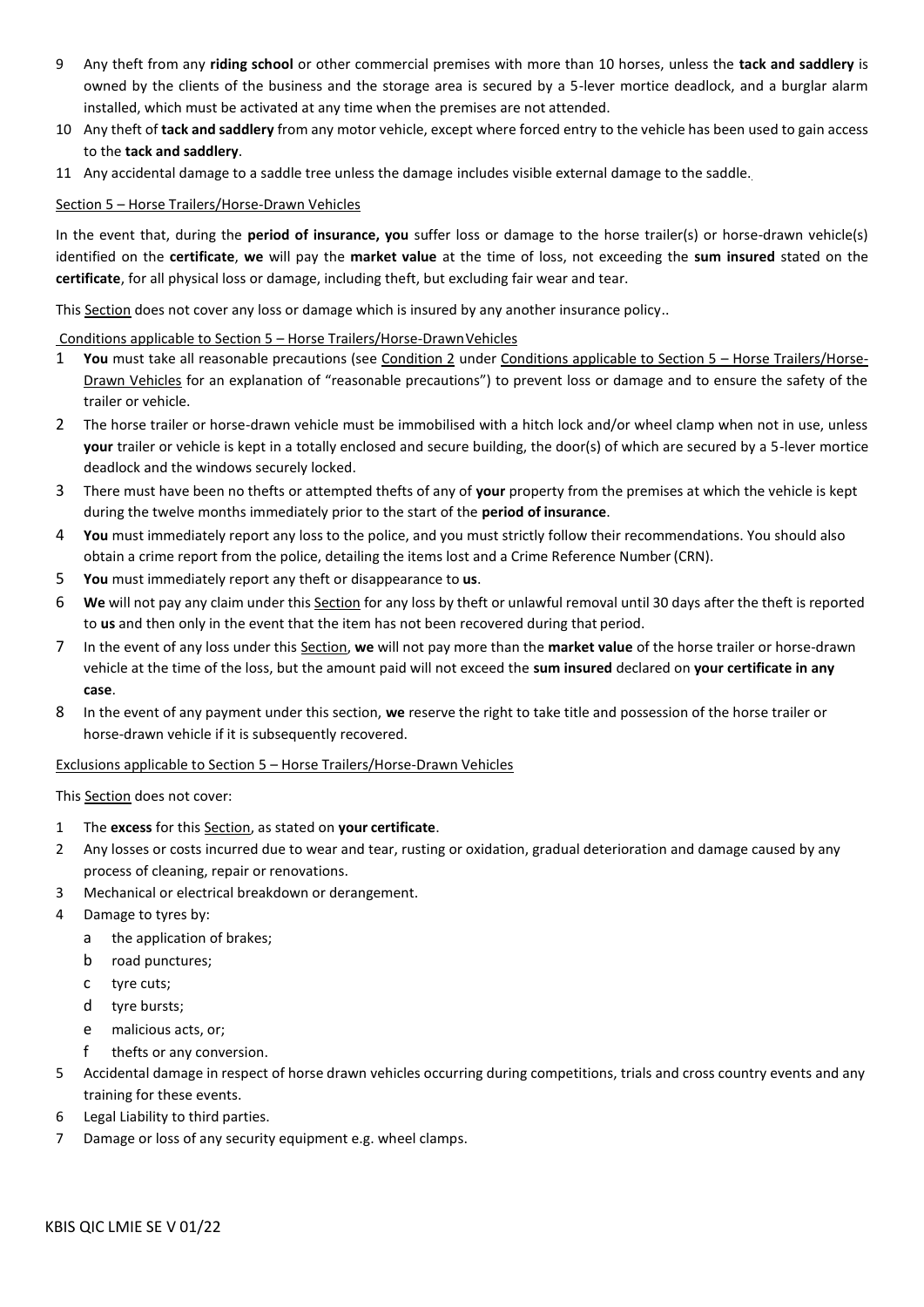### Section 6 – Personal Accident Insurance

In the event that, during the **period of insurance,** any person handling, riding, driving, mounting or dismounting the **horse** with **your** permission sustains a **bodily injury** due to an **accident** involving the **horse**, **we** will compensate that person or that person's Executors or Administrators, according to the Benefit Scale below, provided that:

- 1 Compensation is not payable, in respect of the consequences of one **accident**, to any one person:
	- a under more than one of the items of the Benefits Scale, and
	- b until the total amount of the compensation has been ascertained and agreed.
- 2 The total amount paid under this Section in respect of any one or more **accidents** to any one person will not exceed, during the **period of insurance** in which the accident occurred, the largest sum under any one of the items contained in the Benefits Scale or added to this Section by endorsement.
- 3 If an **accident** involves the death of a person within one year following the date of the **accident** and prior to the definite settlement of the compensation for disablement, there will be paid, instead of the compensation provided for disablement under the Benefits Scale, the compensation provided in the event of death.

#### Definitions applicable to Section 6 – Personal Accident Insurance

**Accident**: An unforeseen or unexpected and unfortunate occurrence involving **your horse**, which the person is handling, riding, mounting or dismounting at the time the **accident** occurred.

#### **Bodily Injury**: Harm suffered which:

- a is sustained by the person during the **period of insurance**, and
- b is caused by an **accident**, and
- c is independent of any other cause except illness directly resulting from, or medical or surgical treatment rendered necessary by, such injury, which occasions death or disablement of the person within twelve calendar months from the date of the **accident**.

#### **Medical Practitioner**:

A doctor registered with a licence to practise from the General Medical Council (GMC).

#### **Permanent Total Disablement**:

Disablement which entirely prevents the disabled person from attending to any business or occupation of any and every kind and which lasts twelve calendar months and at the expiry of that period being beyond hope of any improvement.

**Loss of Limb**: Loss by physical separation of a hand at or above the wrist, or of a foot at or above the ankle and includes total and irrecoverable loss of use of a hand, arm or leg.

|                                                                                                 | <b>Scale</b> |         |
|-------------------------------------------------------------------------------------------------|--------------|---------|
| <b>Benefit Scale</b>                                                                            | 1            | Scale 2 |
|                                                                                                 |              |         |
| Death (from the age of 5 years old up to the 16 <sup>th</sup> birthday)                         | £5,000       | £10,000 |
| Death (from date of 16 <sup>th</sup> birthday to 75 years old)                                  | £10,000      | £20,000 |
| Loss of Limb                                                                                    | £10.000      | £20,000 |
| Loss of sight in one or both eyes                                                               | £10,000      | £20,000 |
| Deafness in both ears                                                                           |              | £20,000 |
| <b>Permanent Total Disablement</b>                                                              | £10,000      | £20,000 |
| Dental work<br>The maximum is in respect of any one accident, with an excess of £100 per claim. | £1,000       | £2,000  |

Conditions applicable to Section 6 – Personal Accident Insurance

- 1 In the event of the person suffering an **accident** to their head or neck, the amount of any compensation payable under this Section will be reduced by 20% where current BSI/European approved headgear was not being worn at the time of the **accident**.
- 2 If the consequences of an **accident** are aggravated by any physical disability or condition which existed before the **accident**  occurred, the amount of any compensation payable under this Section will be the amount which it is reasonably considered would have been payable if the disability or condition had not existed.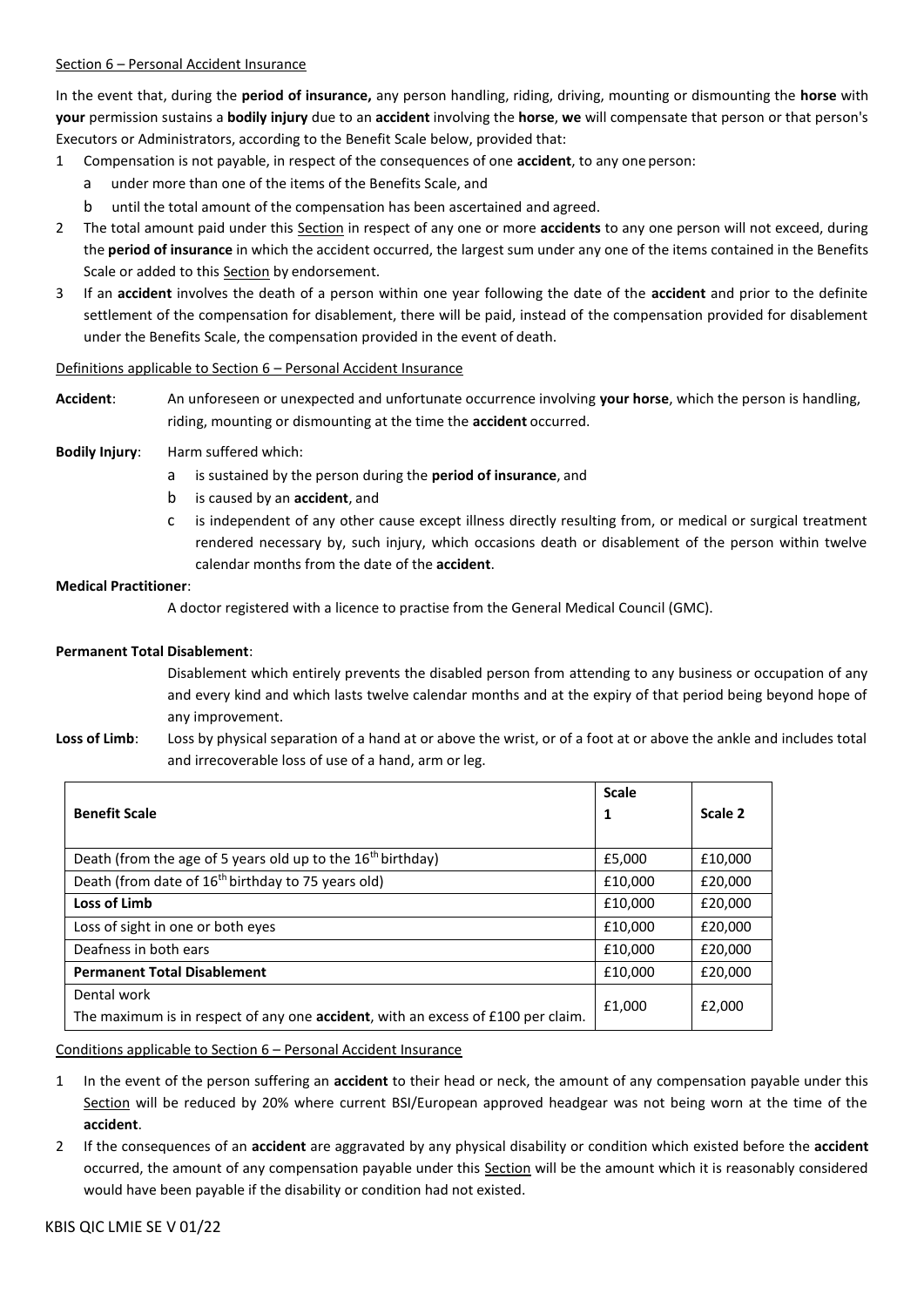- 3 **We** must be notified as soon as possible of any **accident** involving the **horse** to any person which causes or may cause **bodily injury**.
- 4 The person who has suffered the **accident** must as soon as reasonably possible place themselves under the care of a **medical practitioner**.
- 5 **We** must be notified as soon as possible in the event of the death of a person resulting from, or alleged to result from, an **accident** involving the **horse**.

In no case will **we** be liable to pay compensation to the person or their representatives unless the medical advisers **we** appoint are allowed, as often as necessary, to examine the person.

## Exclusions applicable to Section 6 – Personal Accident Insurance

This Section does not cover:

- 1 Any person suffering:
	- a **Bodily injury** occurring as a result of naval, military or air force service or operations;
	- b **Bodily injury** occurring as a result of horse riding activities anywhere outside territorial limits; or
	- c **Bodily injury** occurring as a result of riding in any kind of race which is run under British Horseracing Authority (BHA) Rules, with the exception of events under Arabian Racing Organisation Limited (ARO) rules or racing under Pony Club rules.
- 2 **Bodily injury** occurring as a result of suicide, attempted suicide or intentional self-injury or to any person who is in the state of insanity.
- 3 **Bodily injury** occurring as a result of deliberate exposure to exceptional danger (except in an attempt to save human life) or the person's own criminal act.
- 4 **Bodily injury** occurring to any person under the influence of alcohol or drugs.
- 5 **Bodily injury** occurring as to any person under 5 years old or over 75 years of age.

#### Section 7 – Legal Liability to Third Parties

This section covers **you** against legal liability for claims made against **you** for:

- a accidental bodily injury or disease (fatal or non-fatal) to other persons.
- b accidental loss or damage to material property

up to the maximum limit of liability stated on the **certificate**, where such injury, disease or loss is caused by, through, or arises in connection with, the **horse**, and where such injury, disease, loss or damage occurs during the **period of insurance**.

In addition, with **our** prior written consent, **we** will pay any costs and expenses incurred by **you** with the intention of either defending **us** from, or minimising **our** possible loss(es).

In addition, coverage under this Section is extended to any person who has the **horse** in their custody or control with **your** permission.

#### Conditions applicable to Section 7 – Legal Liability to Third Parties

- 1 **You** must immediately notify **us** of any event(s) which may lead to a potential or possible claim as soon as possible by telephone, e-mail, the KBIS Claims app or fax.
- 2 **You** must not admit any liability or agree to settle any claim made against **you** without **our** written consent.
- 3 **We** will be entitled to take over and conduct in **your** name the defence of any claim made against **you** and to prosecute in **your** name for **our** benefit.
- **4 We** will have full discretion in any conduct of any negotiations and proceedings in the settlement of any claim against **you** or any other party covered by this policy by extension.
- 5 **You** must immediately send any documents relating to a possible claim to the Insurer on receipt and must not reply to any of these documents.
- 6 **Your** policy does not cover any loss or damage which, at the time of the loss or damage, was covered by any other insurance policy, except in respect of any **excess** which **you** pay under the other insurance policy.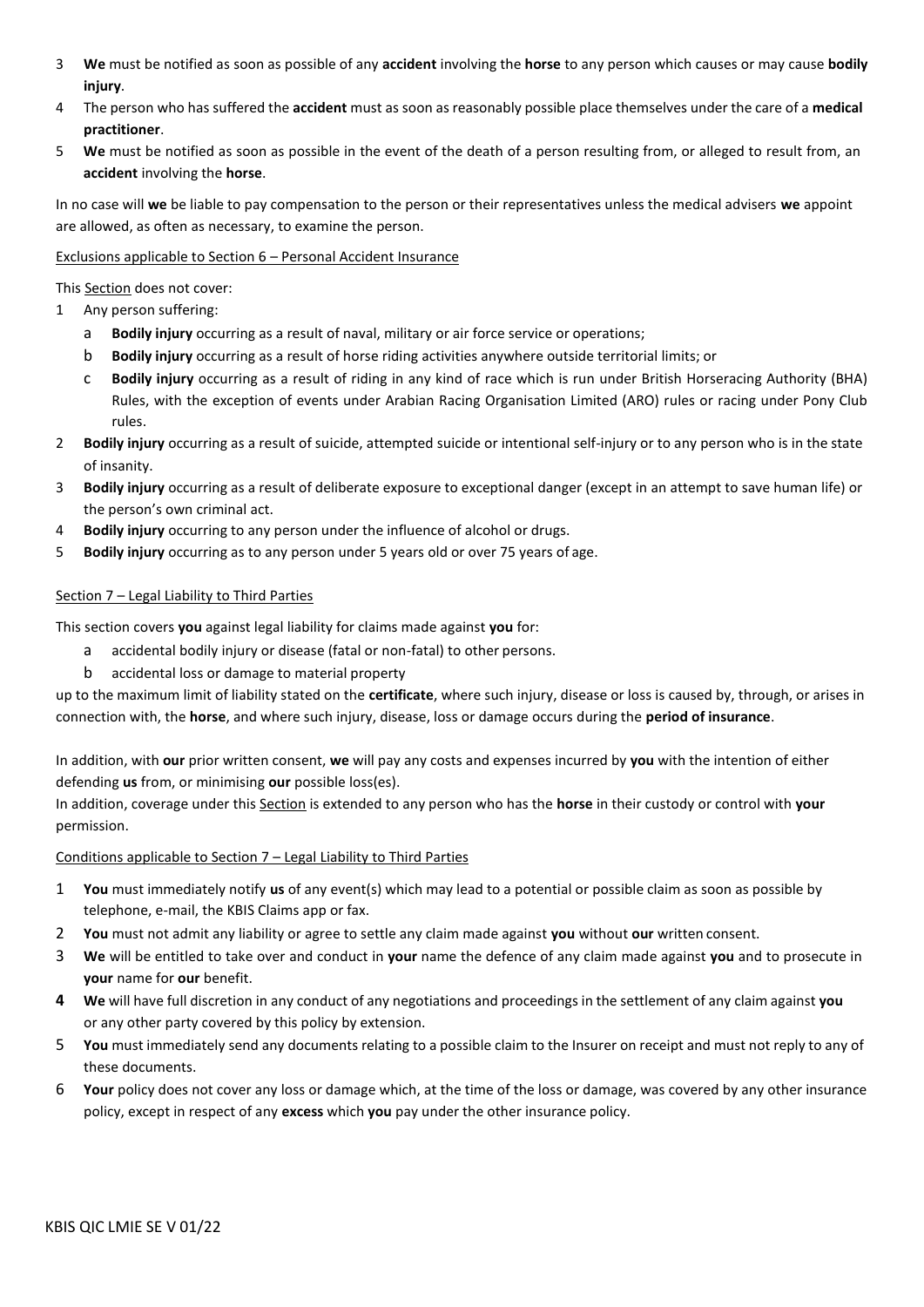## Exclusions applicable to Section 7 – Legal Liability to Third Parties

This Section does not cover:

- 1 The **excess** for this Section, as stated on **your certificate**.
- 2 **Bodily injury** sustained by any person arising out of, and in the course of, their employment by **you** under a contract ofservice or apprenticeship.
- 3 Loss or damage to property owned by, or in the care, custody or control of, **you** or members of **your** family or household.
- 4 Liability arising under any contract which would not have attached in the absence of such contract.
- 5 Liability arising in any way from carrying on a trade, business or profession.
- 6 Liability for damage to fences or growing crops when the **horse** is being ridden.
- 7 Liability directly or indirectly arising through, or in connection with, the use, ownership or possession by, or on **your** behalf, of any mechanically propelled vehicle, aircraft, ship, vessel or craft.
- 8 Liability attaching to any riding school or any other business that has care, custody or control of the**horse**.
- 9 **Bodily injury** sustained by any members of **your** family or household.
- 10 **Bodily injury** sustained by any person riding or using the **horse** if you are remunerated for such use of the **horse** in any way, including by exchange for keep or livery of the **horse** or for another horse in your ownership.

## Important Information

- 1 **You** can purchase insurance coverage for the **horse** from the age of:
	- 24 hours for Section 1 Death, Theft & Straying;
	- 90 days for Section 3 Veterinary Fees, and
	- 3 years for Section 2 Permanent Loss of Use.
- 2 The maximum age for insurance coverage of any **horse** is 30 years, unless otherwise agreed.
- 3 All policies may be subject to additional conditions or exclusions made by **us**, if applicable; these will be stated on **your certificate**.
- 4 **You** may be invited to renew **your policy** each year but **we** are not obligated to offer a renewal of **your** insurancecoverage.
- 5 In the event that **you** make a claim on the **policy your** annual premium must be paid in full and no return premium will be given if **you** or **we** later cancel **your** policy.
- 6 If **you** decide to cancel **your policy**, and **you** have not made a claim:
	- a If **you** decide not to continue with the **policy** within 14 days of the **period of insurance**, a full refund will be provided.
	- b If **we** receive information after the **period of insurance** hasstarted which causes **us**to apply restrictions or exclusions to **your policy**, **you** may cancel the policy within 14 days of being advised of the restrictions or exclusions with no charge.
	- c Should **you** choose to cancel **your policy** after the 14-day period has lapsed, **you** must contact **us** on 01635 247474 or 0345 230 2323 to advise of cancellation. **You** will receive a refund of any premium already paid which relates to the period after cancellation, after deduction of a reasonable administration charge.

#### How **we** will use **your** Data

- Please be aware that telephone calls may be monitored and recorded.
- **Your** details will be stored on **our** computer system only for the purposes of administering **your** policy or marketing other KBIS products where you have given **us** permission, and the information will not be kept any longer than is necessary.
- **We** are **only** permitted to discuss **your** personal details with **you**. If **you** would like anyone else to act on **your** behalf please inform **us** as soon as possible.
- **We** may share **your** details with other companies, directly or through a number of databases for the purposes of verifying the information **you** give and also to help prevent fraud.
- In the event of a claim, **we** may pass **your** information to selected third party advisors or suppliers for the sole purpose of administering your claim.
- Under the rules of the General Data Protection Regulations **you** are entitled to a copy of all the information **we** hold about **you**.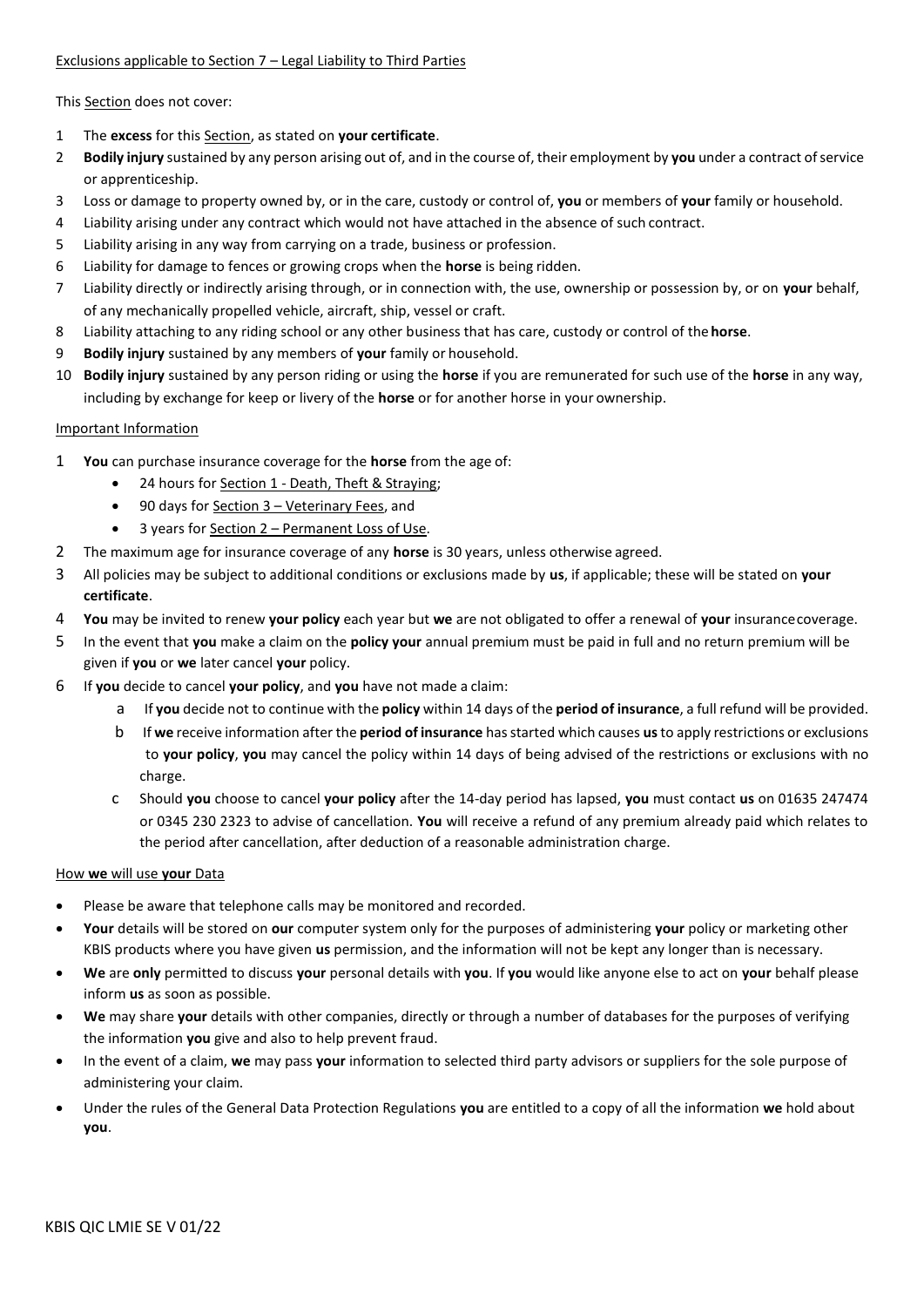#### Language and law applicable to the **policy**

The parties to this insurance contract are free to choose the law applying to it, absent contrary provision under that applicable law. However, unless there is mutual such agreement, the applicable law shall be the law of that jurisdiction where the Policyholder resides. The courts having jurisdiction over any dispute or difference in relation to a Policy or claim thereunder shall be those of the jurisdiction whose law is determined to be applicable, as aforesaid.

#### How to make a claim

**You** must report any **incident** whatsoever, whether or not **you** believe such **incident** may later lead to a claim, to **us** as soon as possible by telephone, e-mail, the KBIS Claims app or fax.

**You** may obtain a claim form by calling 01635 247474 or emailing [ask@kbis.co.uk.](mailto:ask@kbis.co.uk)

**You** must complete a claim form **we** send **you** (or that **you** download from **our** website) for each claim.

#### How to make a complaint

#### Initiating **your** complaint

**Our** aim is to get it right, first time, every time. If **we** make a mistake **we** will try to put it right promptly. If **you** feel that **our** service has not met **your** expectations, please contact **us** as soon as possible at:

The Complaints Officer KBIS Ltd Cullimore House Peasemore Newbury Berkshire RG20 7JN Tel: 01635 247474 Email: [ask@kbis.co.uk](mailto:ask@kbis.co.uk)

**We** will confirm receipt of **your** complaint by telephone or email by the next working day, and do **our** best to resolve the problem within 3 working days from the date **we** receive **your** complaint.

If **we** are unable to resolve **your** complaint within 3 working days, **we** will send **you** a communication, either verbally, by email or in the post (depending on the method of communication **you** prefer) within 5 working days explaining why **we** have been unable to resolve **your** complaint, and the steps **we** intend to take to resolve the issue as rapidly as possible.

**We** aim to conclude **our** enquiries and provide a Final Response Letter to **you** within 8 weeks from the date **your** complaint was received. **We** will keep **you** regularly informed of **our** progress towards resolving **your** complaint, and may need to contact **you**  during this time to request or verify information relating to **your** complaint.

#### Financial Ombudsman Service (FOS)

If the differences between **you** and **us**remain unresolved, or **you** have not received a Final Response Letter from **us** within 8 weeks from the date **your** complaint was received, **you** may refer **your** complaint to the FOS. **You** can also ask the FOS to review **your**  complaint if for any reason **you** are dissatisfied with **our** Final Response, or if a Final Response Letter has not been issued within 8 weeks from the date **your** complaint was received.

#### Details for contacting the FOS are:

The Financial Ombudsman Service Exchange Tower Harbour Exchange Square London E14 9SR Tel: 0800 023 4567 from a landline or 0300 123 9123 from a mobile Email: [complaint.info@financial-ombudsman.org.uk](mailto:complaint.info@financial-ombudsman.org.uk) Website[: www.financial-ombudsman.org.uk](http://www.financial-ombudsman.org.uk/)

KBIS QIC LMIE SE V 01/22 Please note that **you** have six months from the date **you** receive **our** Final Response Letter in which to refer **your** complaint to the FOS. The FOS is an independent body that arbitrates on complaints about general insurance products.